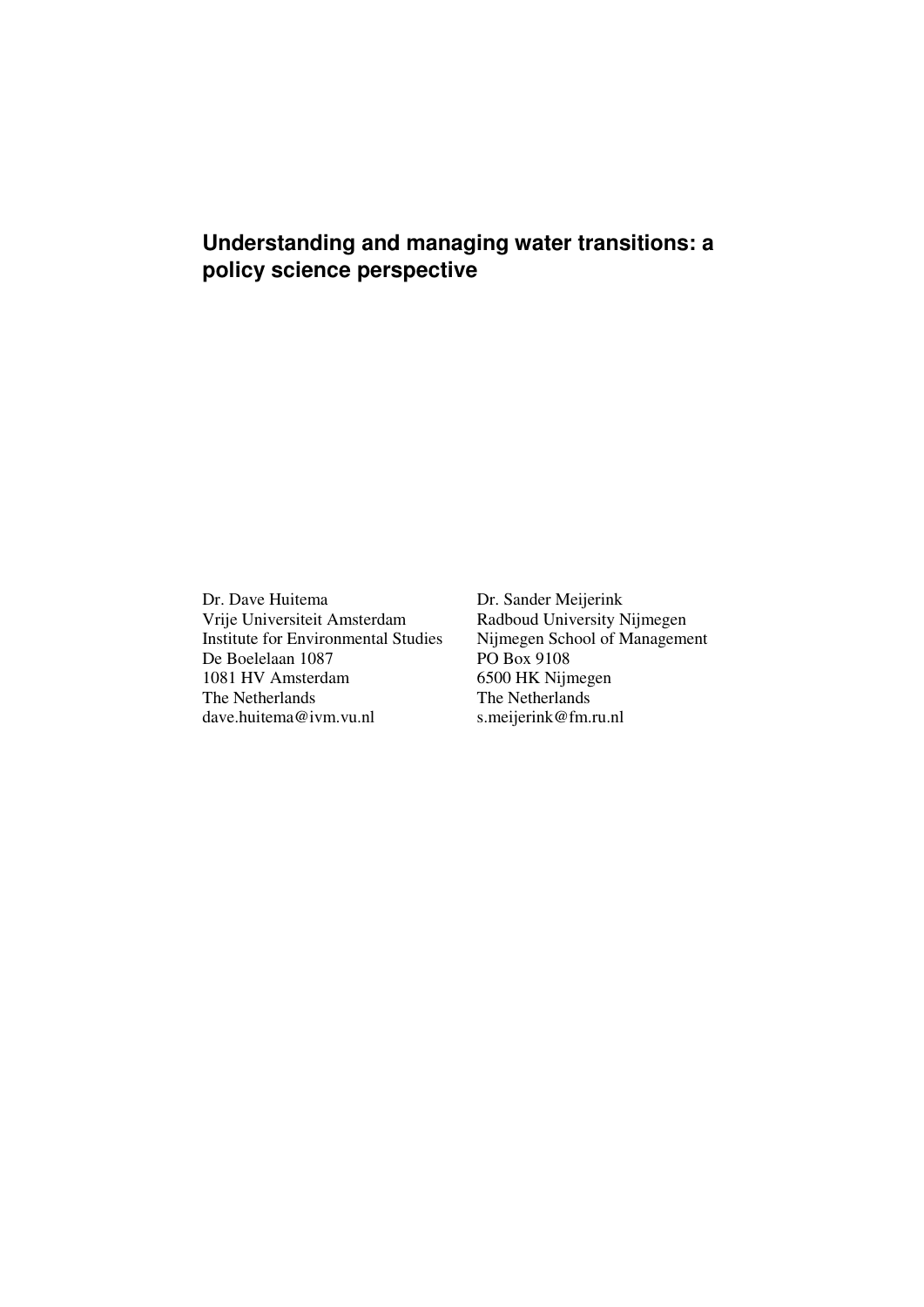### **1 Water management, a field in flux**

Water is a resource that man cannot do without. Water fulfils a range of functions for humans. Water is used to grow agricultural produce, as a line of defence by inundating land, for drinking water, as a repository for waste, as political and cultural symbol, and a location for recreation to mention just a few possibilities. Given its value for humans it is no surprise that attempts at managing water, that is, simply put, 'taking care that users have the right amount of water, of the right quality available at the right time', has attracted the attention of human societies for long.

Obviously, the way in which water is managed has changed considerably over the time that human beings started intervening in its natural course. Such changes, for instance, reflect the continuously evolving technological capabilities, altered understandings and perceptions of water, new lifestyles and locations, and economic development. The connection between the ecological (water) system and human society has become so close that some have argued we are now in an era of 'social-ecological systems'.

This paper aims to further our understanding of the way in which water management changes. Starting point of our journey is the realization that government, government regulations, and government policies play an important role in water management. In simple societies, it is the individual water user or group of water users who can alter the way in which the water is managed. However, in modern and complex societies this is not the case. Even in countries where private property rights over water are strong and relevant, such property rights are only valid if supported by government, and only as far as they have not been superseded by a publicly established system of rights and obligations.

The implication is that changes in water management will often be preceded by changes in government policy and regulations or have to be confirmed and sanctioned by them afterwards. Therefore, if we want to understand changes in water management, we need to understand policy change and its opposite: policy stability. The issue of policy change and stability has attracted considerable academic attention and this paper seeks to contribute to it. Our interest is specifically in the role that individuals play in the process of preparing, instigating and implementing policy change. We find this question particularly interesting because we feel the work of such individuals is underappreciated in common understandings of policy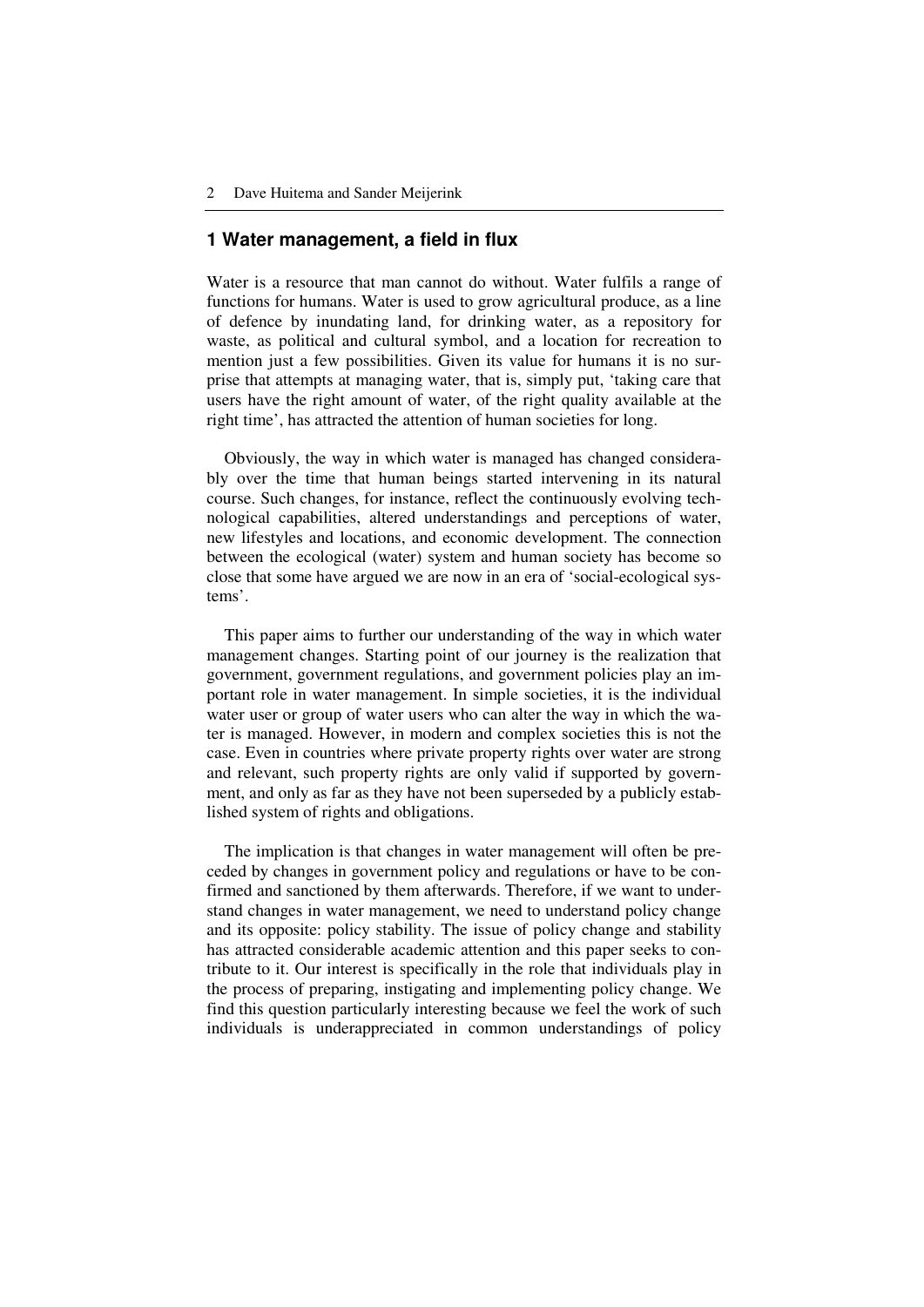change, which often center on naturalistic explanations such as disasters. Increasingly, it is becoming clear that disasters or other 'shock events' may provide an impetus for policy change, but that such policy change has to be prepared in advance and that by no means, responses to shock events bear a one-on-one, logical, relationship to these shock events (see e.g. Imperial, 1997). What's more, we will show in this paper that there is a range of theories in our discipline – the policy sciences- which have different takes on how policy change, and more particularly the role of individuals in it, can be explained. This calls for a systematic theoretical exploration, comparing theories. It also calls for systematic empirical comparison, which we will undertake by inviting scholars from across the world to participate in a book project.

The motivation for our desire to comprehend the dynamics of policy change is not merely academic. We are living in an era of environmental change. One needs only think about the issue of climate change and related extreme weather events such as hurricanes. Policy change and the readiness for future change, simultaneously and at various government levels, are main concerns here. In addition, water management has undergone quite fundamental changes in the past decades, as witnessed for instance by the increased importance of the concept of Integrated Water Resources Management. For those planning policy change, it will be insightful to understand the dynamics surrounding the development, introduction, and implementation of such a change.

Several points are worth making before we proceed to further define our interest and associated questions. First, our interest in policy change could be seen to imply a somewhat counter fashionable approach. The emphasis on *water policy* and thus not the currently more fashionable *water governance* is, to a degree, related to the personal interest of the authors. However, it is also based on a substantive position in the debate on governance. Strictly speaking, governance is not a new term (Pierre and Peters, 2000: 2), but its popularity has undoubtedly grown in the last decade. The Shorter Oxford English Dictionary defines 'to govern' as to guide, direct or steer society. Political scientists used to treat governance as a synonym for government (Stoker, 1998: 17), but the majority now considers them to be analytically distinct terms. Recently, Bevir and Rhodes (2003: 45) defined governance as "a change in the nature or meaning of government." Governance and government are often regarded not as discrete entities, but two poles on a continuum of different governing types (Finer, 1970). If the extreme form of government was the "strong state" in the era of "big government" (Pierre and Peters, 2000: 25), then the equally extreme form of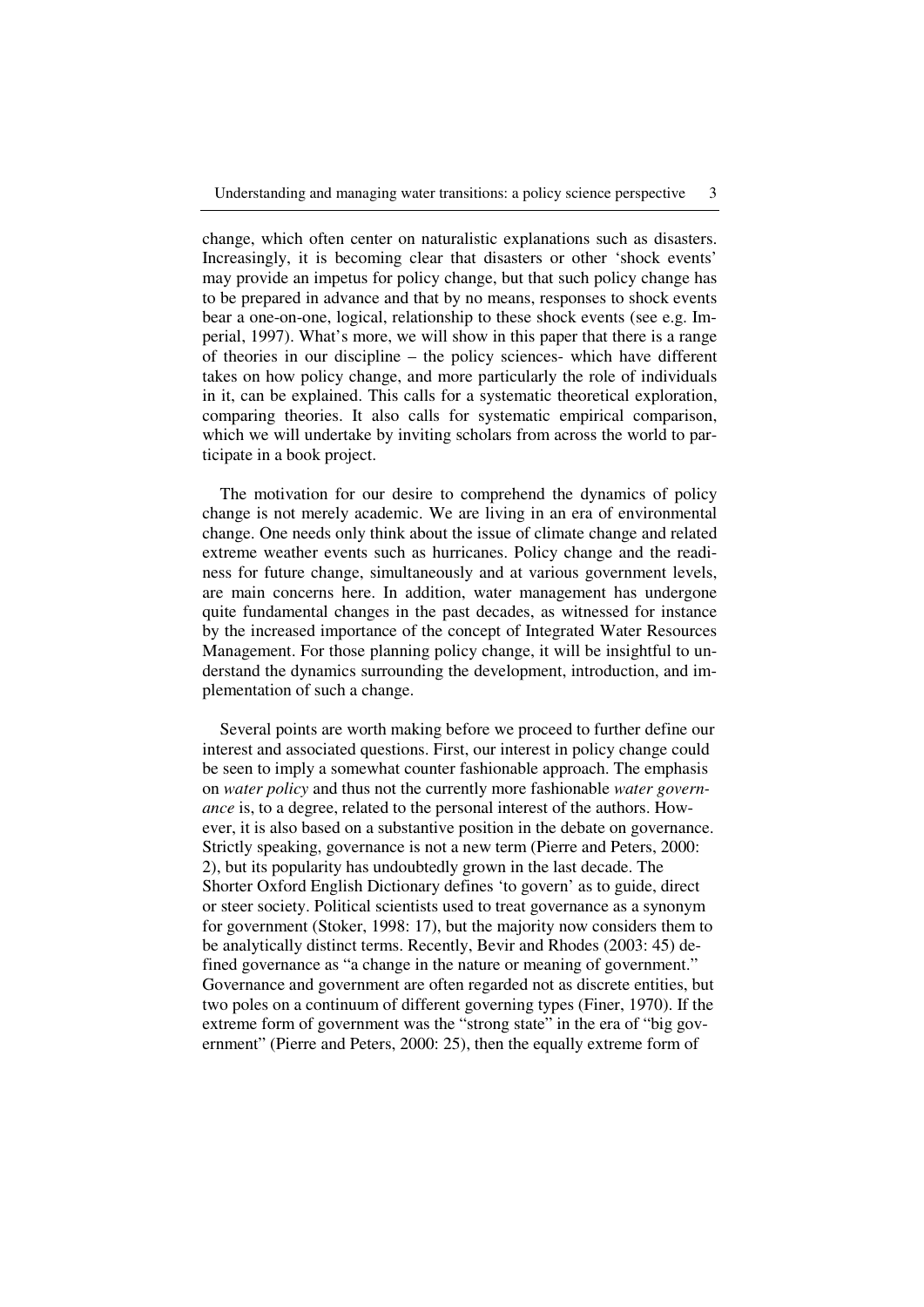governance is an essentially self-organizing and coordinating network of societal actors (Schout and Jordan, 2005). In focusing on change and stability in government policy, we do not necessarily deny the changed position of government in many countries. We do however contend that government continues to be a very important factor in the way water is governed. In that sense we connect to Pierre and Peters (2000: 25) who are circumspect in arguing that government endures in the new era of governcance, but its form and function vary in several important respects.

Second, our book will also focus on policy changes at the level of the nation state. Governance experts, in disagreement about many things, do agree that the importance of the nation state has decreased considerably in the past decades because of privatization, globalization, and often also decentralization (e.g. Jordan et al., 2007). This is undeniably true, also in water management. But the nation state does still hold a lot of sway, if not by controlling - with other nation states - what international organizations do, then by controlling 'lower' levels of government or by sanctioning the outcomes of private governance. The reality is that governing has become more of a multilevel game, and the empirical chapters in our book will no doubt highlight this phenomenon, but the nation state does have an important position.

Third, we need to clarify which types of policy change we are interested in. Some of these changes may be substantial, meaning that government starts on a new course in addressing water management. For example, some governments have becomes less keen on building large dams for safety or for power generation, and some have installed policies that forbid the use of groundwater where it was previously free. Other changes may be procedural, relating to the way decisions are reached. One can think of the introduction of new decision-making techniques such as cost-benefit analysis, and of new decision procedures such as participation methods. Finally, the change may be organizational, meaning that new types of organizations are founded to manage water or to develop water policy. Here, we can point to the increasing number of river basin management organizations. In this paper, and later our book, we shall deal with all these types of policy change, but we are interested in what we will call transitions that, for now, can be described as the more fundamental changes.

Now, having sketched the background of our work, we can summarize the objectives of our paper, and later our book as follows:

The scientific objective is to gain a better understanding of the role of agency in water transitions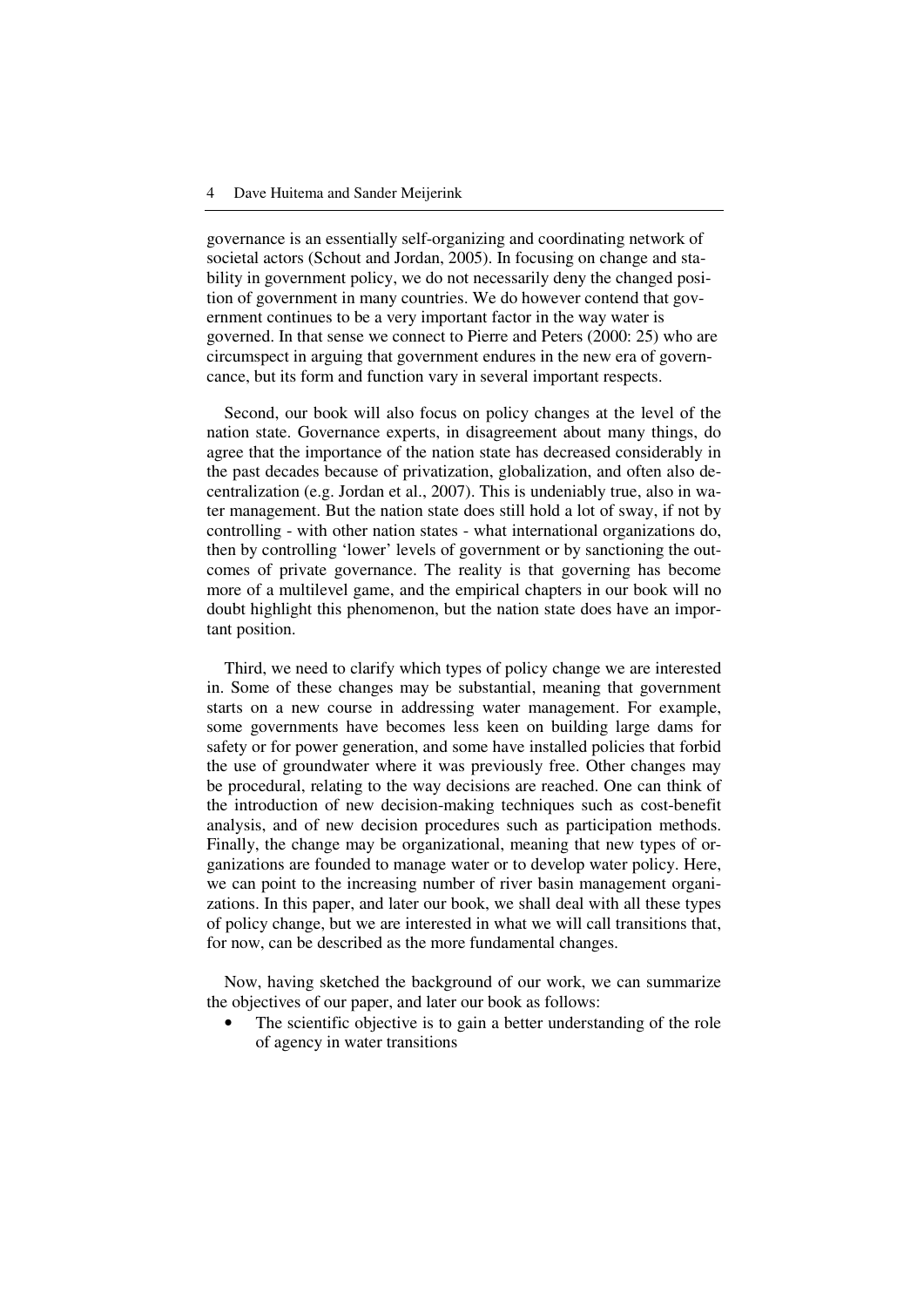- The practical objective is to help transition managers in developing successful strategies.
- The agency-perspective is chosen because it is most helpful in formulating recommendation for transition managers.

Our central questions are:

- How to account for water transitions?
- What strategies have agents used to realize water transitions, and have these strategies been successful?
- What strategies are used to block transitions and have these been successful?

In this paper, we lay the foundations for our book project by first exploring the various ways in which policy stability is defined, and discussing the various explanations of policy stability. Thereafter, we discuss the concept of policy change and the conditions conducive to policy change. Finally, drawing on these conceptualizations of policy stability and change, we discuss how, in policy sciences, the role of agency/ agents in bringing about policy change has been addressed. What strategies may actors use to bring about policy change/ to manage transitions? And what specific skills do these agents need to be successful?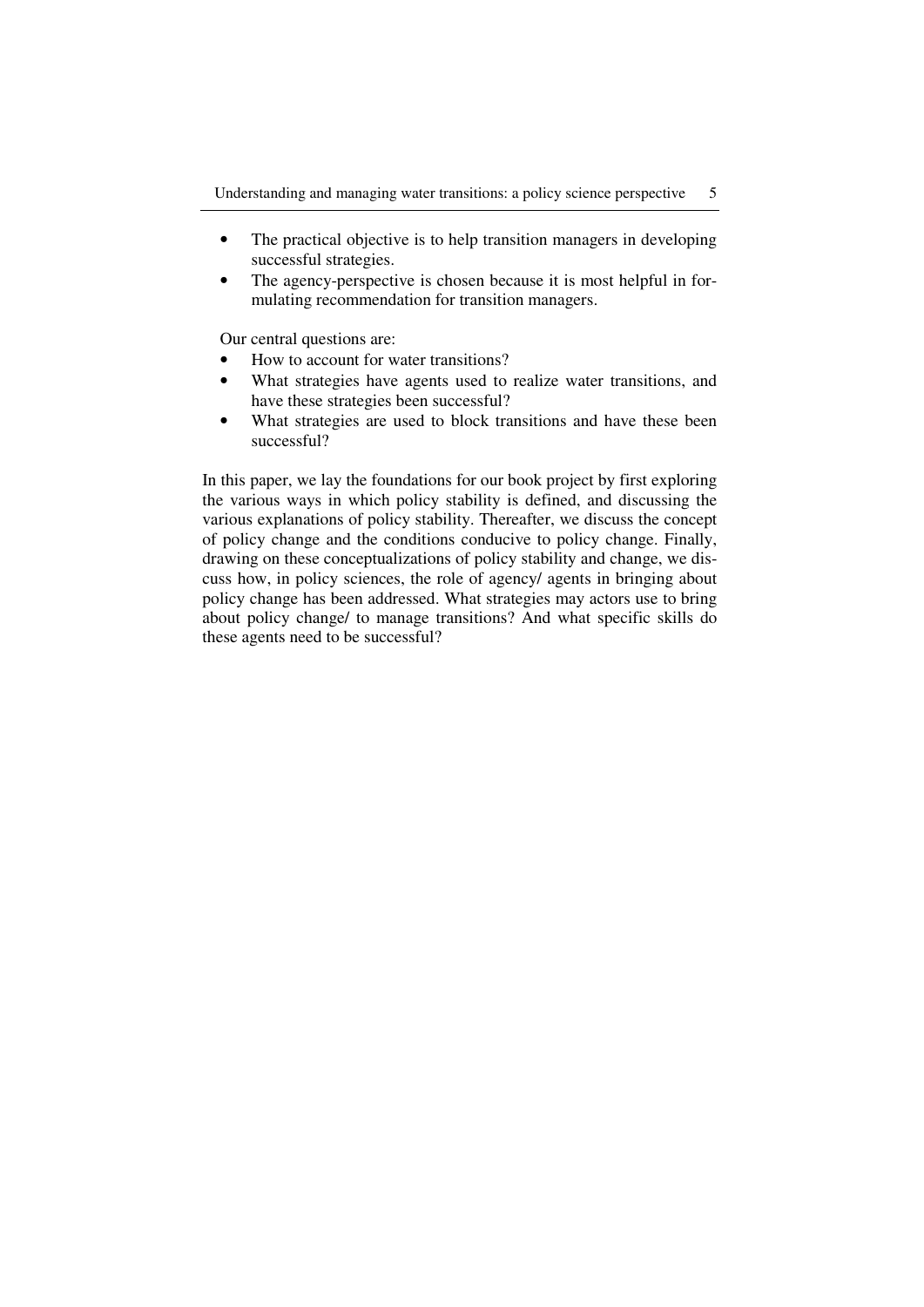# **2. Water transitions and the conceptualization of policy stability**

What exactly are water transitions, how can we explain these transitions, and what are the possibilities to manage water transitions? Because the concepts of transition and policy change are strongly related, policy sciences may be helpful in answering these questions. Policy science is often defined as a sub-discipline of mainstream political science, which comprehends 'the totality of public decision-making' and 'investigates the complex links between inchoate public demands and the detailed implementation of policy choices' (John, 1998: 3). The Policy sciences have not produced a uniform and coherent framework so far. They are inspired by a large variety of approaches and theories, which are based on different ontological, epistemological and theoretical stands. Groups of theories that have informed the policy sciences are (John, 1998, 15): institutional approaches, group and network approaches, socio-economic approaches, rational choice theory and ideas-based approaches.

The policy science literature reveals that there are many ways of conceptualising let alone of explaining policy stability and change, and that often a distinction is made between on the hand incremental and on the other hand radical, fundamental, deep or paradigmatic policy change (Schlager, 2007; John, 1998; Huitema et al., 2006). In the following, we will explore how the policy sciences conceptualize and explain policy stability, incremental and fundamental policy change respectively.

Most theories argue that under normal circumstances policies are rather stable and only develop or change incrementally. This is often called 'normal politics'. Policy domains tend to be stable because they are captured by groups of actors who share an interest in maintaining the status quo, and who resist attempts to change the prevailing policies and policy programmes. In political sciences, these groups used to be called iron triangles, in policy network theory these actors form issue networks or policy communities (Rhodes and Marsh, 1990), and in the Advocacy Coalition Framework these actors are said to be member of a dominant advocacy coalition (Sabatier 1993, 2007). Whatever this group of actors is called, the members share a common understanding of a policy domain, the main policy problems and the desirability and feasibility of various policy options. The policy science literature has produced a rich diversity of conceptualizations of such ideas or worldviews. They, for example, may be described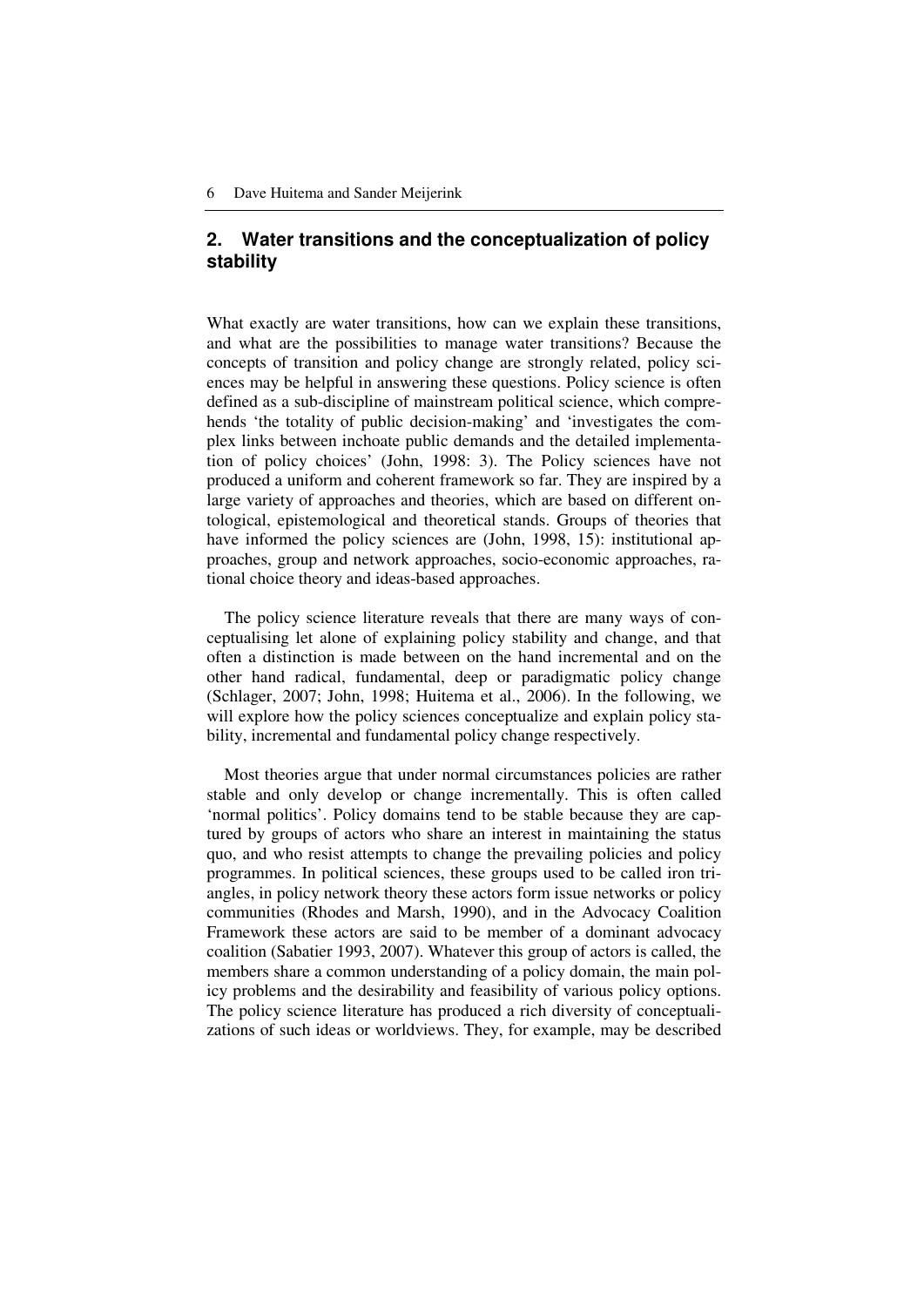and analyzed as a belief system (Ibid.), a discursive structure (Hajer, 1995, 2005; Fischer, 2003), an institutionalized policy image (Baumgartner and Jones 1991, 2002; Jones, B. and F. Baumgartner, 2005), a policy frame (Schoen and Rein, 1994) or as a policy paradigm (Hall, 1993). To give but one example from the water policy domain, the institutionalized policy image of the manifold benefits of taming and controlling water has characterized the dam building era in many countries, but nowadays this image is largely replaced by an image of dams being detrimental to river ecosystems, communities and fisheries.

How, then, should we account for policy stability? In other words, why is it so difficult to bring about policy change in a world full of problems and in need of new solutions to these problems? A first and obvious explanation is that the group of actors in power possesses the means and resources to remain in power. They may, for example, issue legislation reflecting and supporting their policy ideas, they may formulate decision making rules that are favorable to them, and manipulate the various forums where decision making takes place. Policy scientists writing on policy stability and change strongly reflect the idea that the process of policy change is influenced by a good deal of resistance and strategic manoeuvring. The resistance follows for instance from the relatively simple desire to be left in peace for a certain moment of time and work within the policy paradigm or equilibrium of the moment. On the other hand, there are the issues of vested interests (e.g. careers depend on policy programs) and of ideology and convictions.

Bachrach and Baratz (1970) point at the various barriers that have to be overcome on the way towards policy change. First they identify an ideological barrier based on the dominating pattern of values. A problem can be debated only to the extent to which it is recognized as a problem that needs to be solved. In other words, problem definitions should be compatible with the dominant policy discourses, frames or beliefs. Secondly, institutional barriers, like required procedures and the way in which public tasks and competences are organized, could determine the chance and the way in which a problem proceeds in the agenda setting process. Third, the public decision making process determines if proposals to tackle a problem will be adopted, rejected or amended. A fourth barrier is in the implementation process where wrong interpretations or failures may prevent successful problem solving.

According to Baumgartner and Jones (2002; True et al., 2007) successful policy monopolies are able to dampen pressures for change. These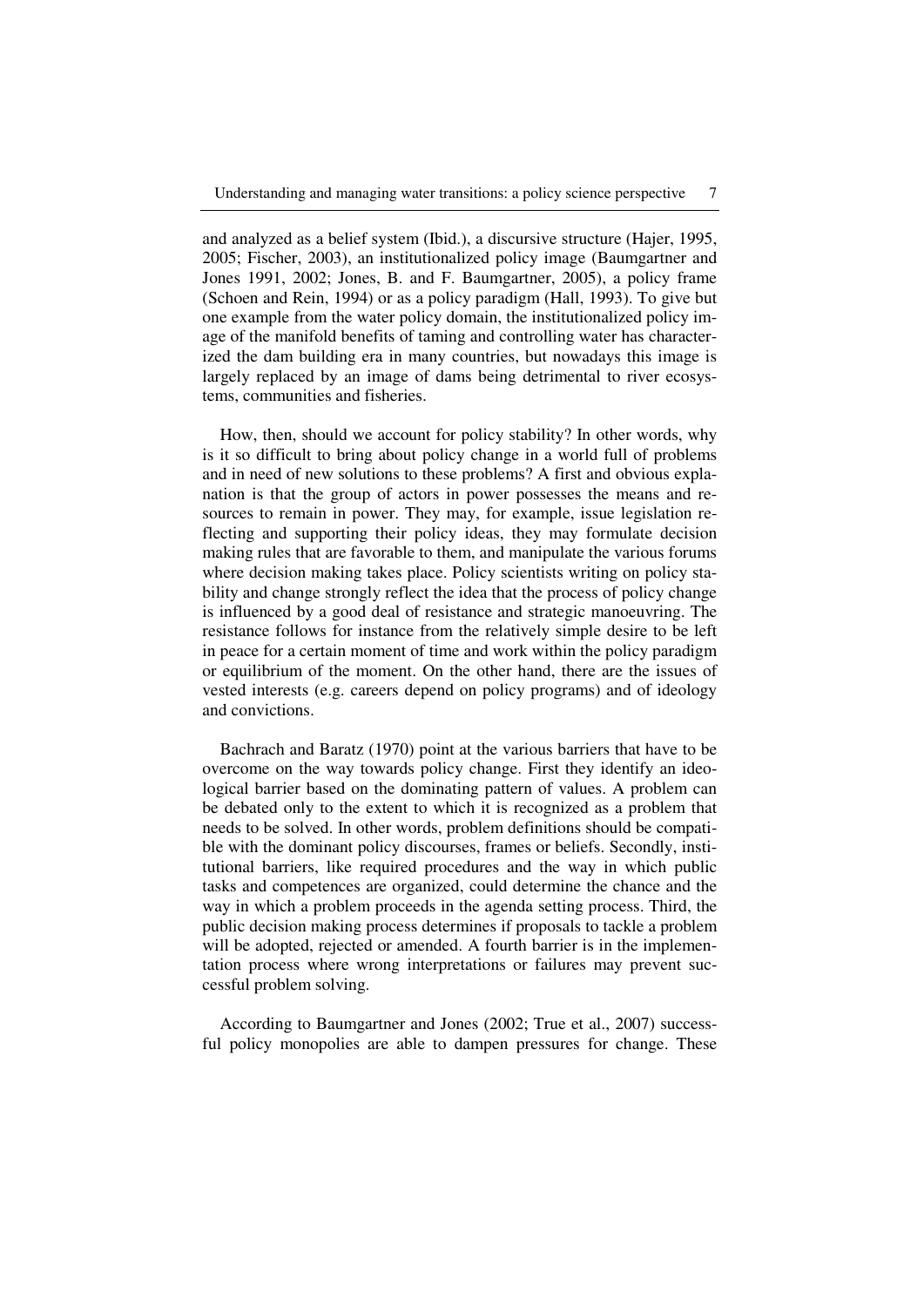processes of negative feedback are very similar to Kuhn's theory about scientific revolutions. Policy monopolies are able to accommodate pressures for change for a long time, only if pressures are sufficient they may require a fundamental rethinking of policy principles.

Policy stability and institutional inertia are not the result of deliberate strategic manoeuvring only. Historical institutionalists argue that 'history matters' (North, 1990) and that the legacy of the past conditions our future (Gains, John and Stoker, 2005). The notion of 'path dependence' refers to the idea that preceding steps in a particular direction direct further movement in the same direction (Needham and Louw Forthcoming). Pathdependent developments often are explained by increasing returns (Gains, John and Stoker, 2005). In an increasing returns process, Pierson (2000: 252) explains, 'the probability of further steps along the same path increases with each move down that path. This is because the relative benefits of the current activity compared with other possible options increase over time'. To put it differently, considerations of profit and loss often lead to the decision to continue the same practice. Hence, increasing returns processes are also described as self-reinforcing processes (*ibid.*). The costs of exit (that is, of choosing a different institutional path) rise with each step taken.

The usefulness of the concept of increasing returns in policy studies is the subject of debate. Kay (2005), for example, argues that increasing returns processes are sufficient but not necessary for path dependency. There are several other, non-increasing returns, mechanisms, which may explain a path dependent development of policies. Two of the various examples discussed by Kay (2005: 536) are that 'policies involve investments or disinvestments in administrative infrastructure; this transforms governmental capacity and the set of possible future policies that may be enacted' and that 'policies involve the establishment of formal or informal contracts with individuals which are costly to change'. Kay points to the high transaction costs of changing type of contract for the parties involved. The transaction costs of reaching agreement on a type of contract that parties are familiar with are considerably lower than that of a different type of contract. As an example, if water managers have a good deal of experience with command and control based strategies, they may not be inclined to experiment with more interactive policy processes. These mechanisms do not rely on an increasing returns process, but have in common that they may cause 'high future switching costs' of a policy (Ibid.). In the water policy domain, physical infrastructure, such as dams or dikes, may account for a path-dependent development of policies or 'lock ins'. Once these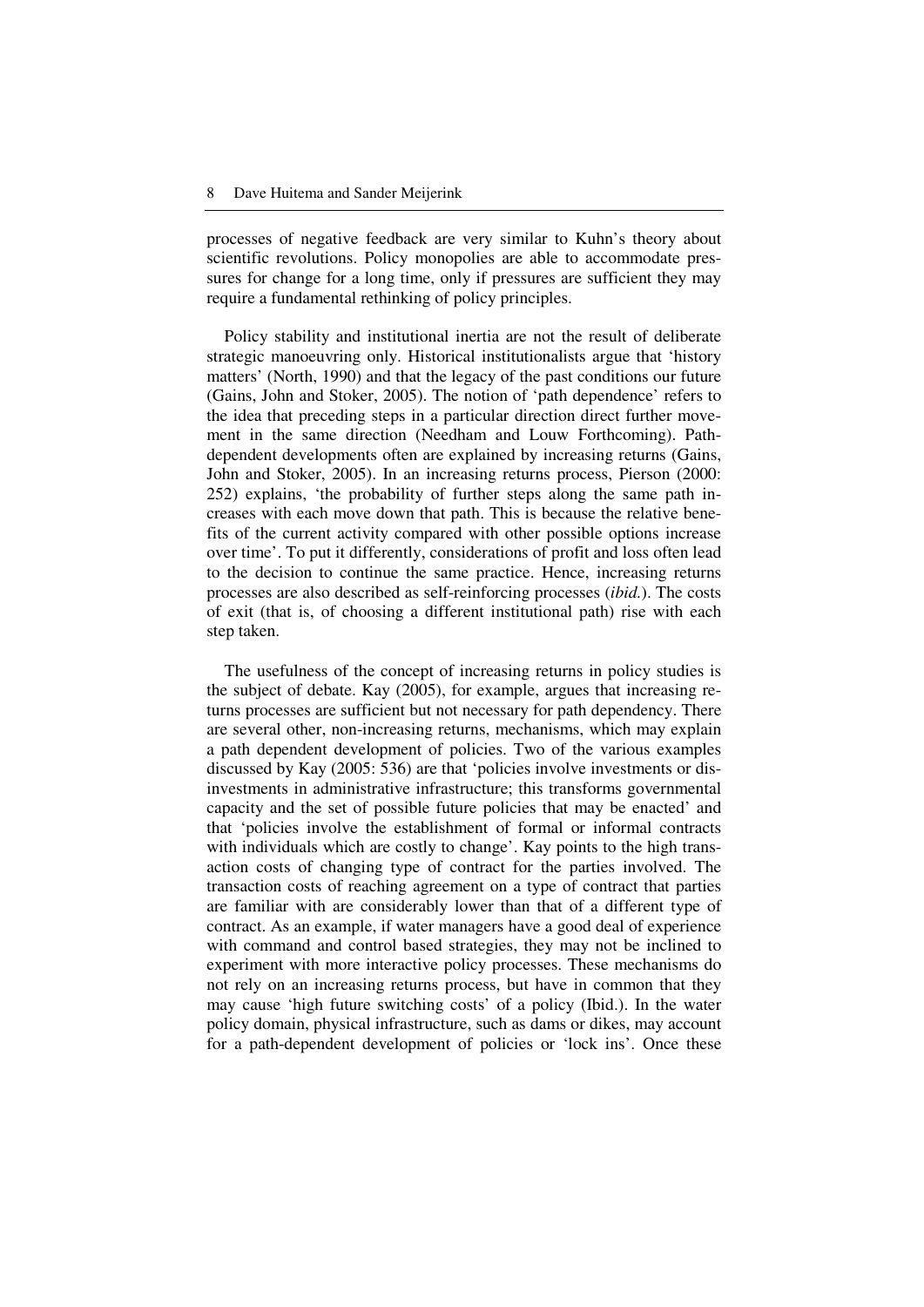works have been constructed, land-use has changed accordingly and private investments made, water and spatial policies are next to irreversible.

The Epistemic communities-framework (Haas, 1992) addresses explicitly the question of policy persistence or stability as well. It is argued that the ideas and policies put forward by epistemic communities, once adopted and institutionalized, can easily gain the status of orthodoxy (Ibid). In ECtheory the metaphor of developmental biology is used for understanding policy evolution (Adler and Haas, 1992; Haas, 1992). This is based on the observation that '[…] evolutionary changes to structures, once in place, are largely irreversible and virtually determine the array of subsequent choices available to the species.' (Ibid.: 372). This path-dependent evolutionary model implies that the effects of epistemic involvement are not easily reversed. Epistemic communities often are strongly related to and informing advocacy coalitions (Dudley and Richardson, 1996; Meijerink, 2005)

A path-dependent development of policies does not mean that there is no dynamics at all. Changes, however, always are marginal or incremental changes, i.e they fit within the dominant policy paradigm, and do not affect the basic interests of the (network of) actors in power. In the Advocacy Coalition Framework these changes are defined as changes to the secondary aspects of a policy belief system, which by definition are narrow in scope. Such changes may relate to detailed regulations, budget allocation within a specific program and so on, but do not affect the core of a policy program. Across-coalition policy learning, which means that the dominant coalition incorporates some elements of the belief system of opposing coalitions in its own belief system, may account for such minor changes to the status quo (Jenkins-Smith and Sabatier, 1993). Hall (1993) would call such minor changes changes in the fine tuning of instruments or changes at the level of instruments at best.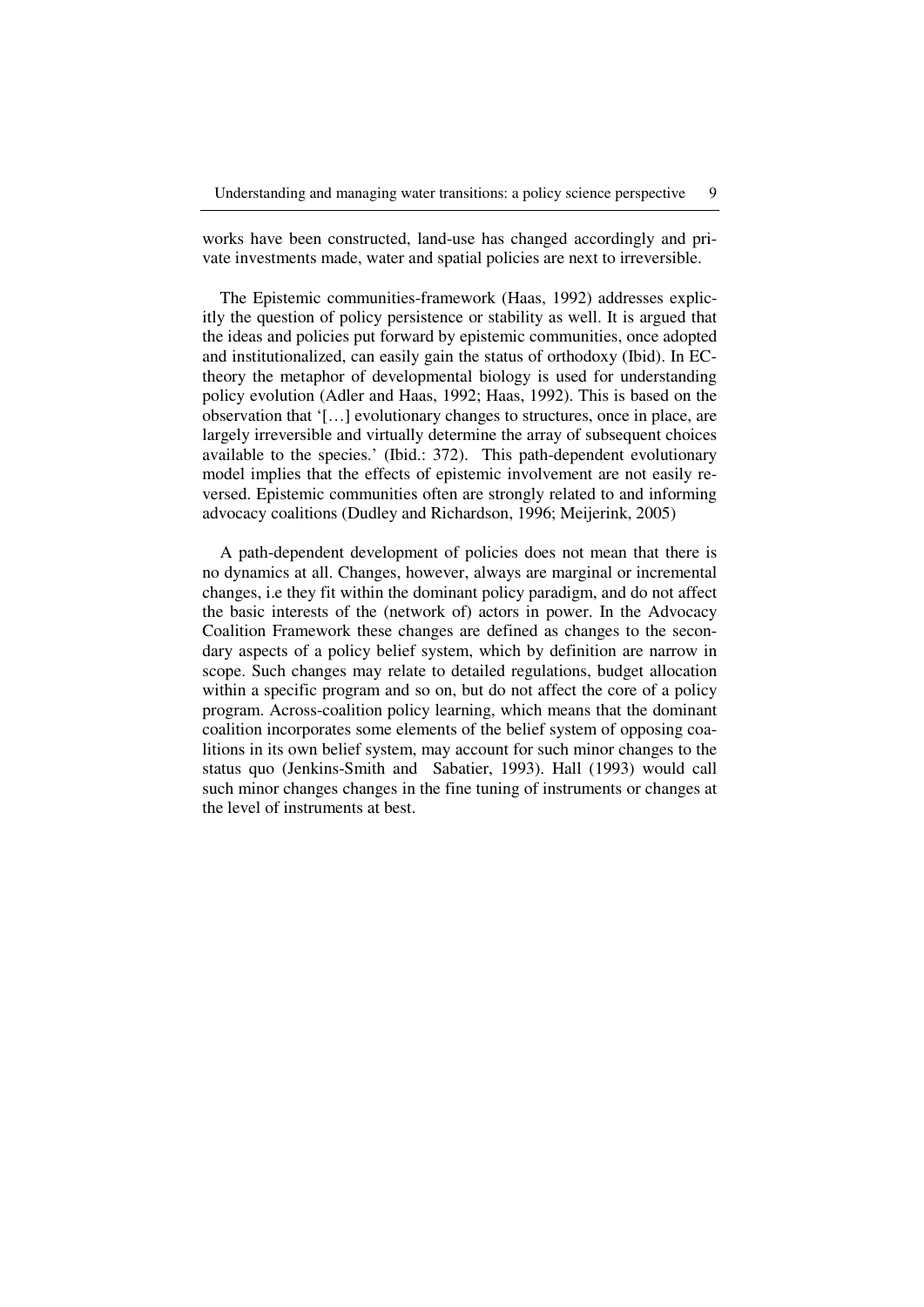# **3 Water transitions and the conceptualization of major policy change**

What, then, about major, fundamental, radical, deep or paradigmatic policy change, changes which entail a fundamental reorientation of policies and which we have called transitions? In the Advocacy Coalition Framework such changes are defined as a change of policy core beliefs. Sabatier and Jenkins-Smith have defined eleven components of these core beliefs 'including the priority of different policy-related values, whose welfare counts, the relative authority of government and markets, the proper roles of the general public, elected officials, civil servants, and experts, and the relative seriousness and causes of policy problems in the subsystem as a whole.' (Sabatier and Weible, 2007: 195). This definition of policy change does not only cover substantive policy change, but also changes of the dominant governance paradigms, such as a coalition's reliance on the free market, on civil society or on government intervention for realizing its objectives. Hall (1993) defines paradigmatic policy change as a change at the level of overarching goals, and True et all. (2007) speak about change as large-scale departures from the past, which include new issue definitions or policy images.

What is needed for fundamental policy change? And under what circumstances may we expect policies to change fundamentally? Drawing on the policy science literature a first answer is a set of new policy ideas challenging the status quo. Richardson (2000) has made an expressive and revealing comparison between policy ideas and viruses. New or competing policy ideas may be able to disrupt seemingly stable policy networks. Similarly, in his article 'The politics of path dependency', Peters et al. (2005) argue that new ideas may influence the trajectory of policy development. As indicated before, such new ideas may be conceptualized as a new policy core belief (Sabatier, 1993), a new policy image (Baumgartner and Jones, 2002), a new policy discourse (Hajer, 1995), or as a new policy frame (Schoen and Rein, 1994), and new ideas, generally entail a different value orientation, new problem perceptions, and new policy preferences.

Both Richardson (2000) and Peters et al. (2005) argue that for ideas to be able to change the course of a policy, they must be articulated and inserted into the political debate first. In other words, ideas and agency are strongly related. Typical agents that produce and proliferate ideas are social movements (Benford and Snow, 2000), advocacy coalitions (Sabatier,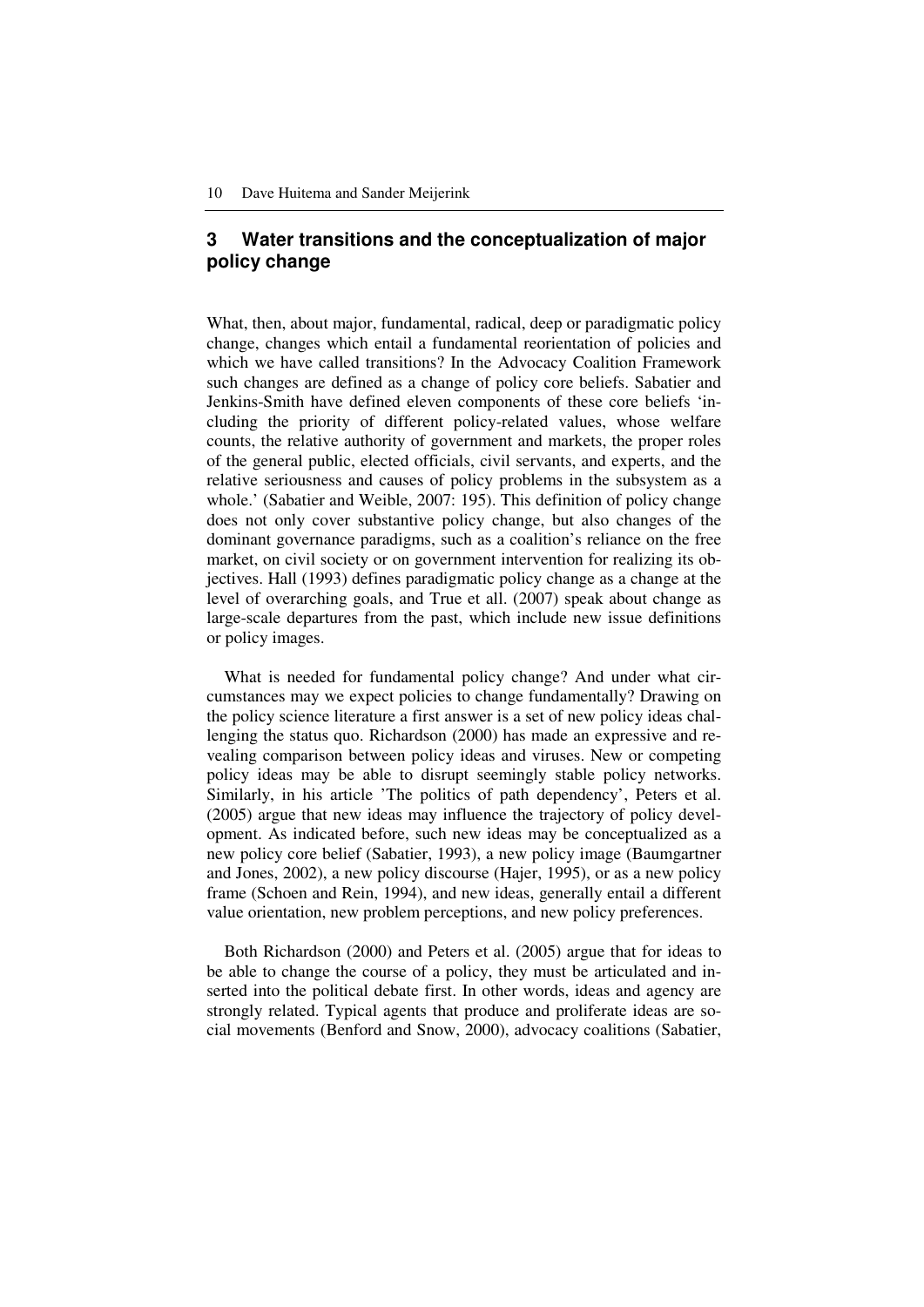1993), epistemic communities (Haas, 1992, 2004), or shadow networks (Olsson et al., 2006). These networks actively try to influence governmental decision makers and by that they try to change existing policies and institutions. Just like a policy monopoly can be analyzed as a group of actors sharing a particular worldview, policy enterprises challenging the status quo can be analyzed as groups of actors sharing a different worldview, and trying to make their world view dominant.

As we have argued before, fundamental policy change can be a painstaking enterprise for many reasons. Because of negative feedback, increasing returns and other mechanism keeping a policy on a particular path, policy communities tend to be rather stable over time. Still, at some moments fundamental policy change takes place. According to historical institutionalists, fundamental policy change implies a change of a policy path, and such change is only possible in exceptional cases of fundamental performance crises or external shocks (Knill and Lenschow 2001: 193). Sources of such 'discontinuous institutional change' are wars, revolutions, conquests and natural disasters (North, 1990).

Similarly, the Advocacy Coalition Framework points to the importance of perturbations external to the policy subsystem (or external system events) for understanding fundamental policy change. Such events can be changes in socio-economic conditions, changes in public opinion, changes in systemic governing coalition or policy decisions and impacts from other subsystems (Sabatier, 1993; Sabatier and Weible, 2007). If such events take place, opposing coalitions may manage to successfully challenge dominant policy beliefs. This part of the Advocacy Coalition Framework is inspired by Kingdon's agenda setting theory (1995).

According to Kingdon, the policy process consists of three relatively independent streams: the problem stream, the policy stream and the political stream. In his model two types of policy windows are distinguished: problem windows and political windows. Focusing events or shock events may raise awareness of issues (see also Birkland, 1997). As a consequence a problem window may be opened (for a limited period of time). Policy entrepreneurs, then, have the opportunity to put forward their policy proposals. In other words, the window has to be exploited by the entrepreneur. It is the task of the policy entrepreneur to link solutions to problems and to get them accepted by decision makers. Next to problem windows, socalled political windows may open. These windows, for example, open when there is a change of government. The formation of a new political leadership is a unique opportunity to get attention for new problems or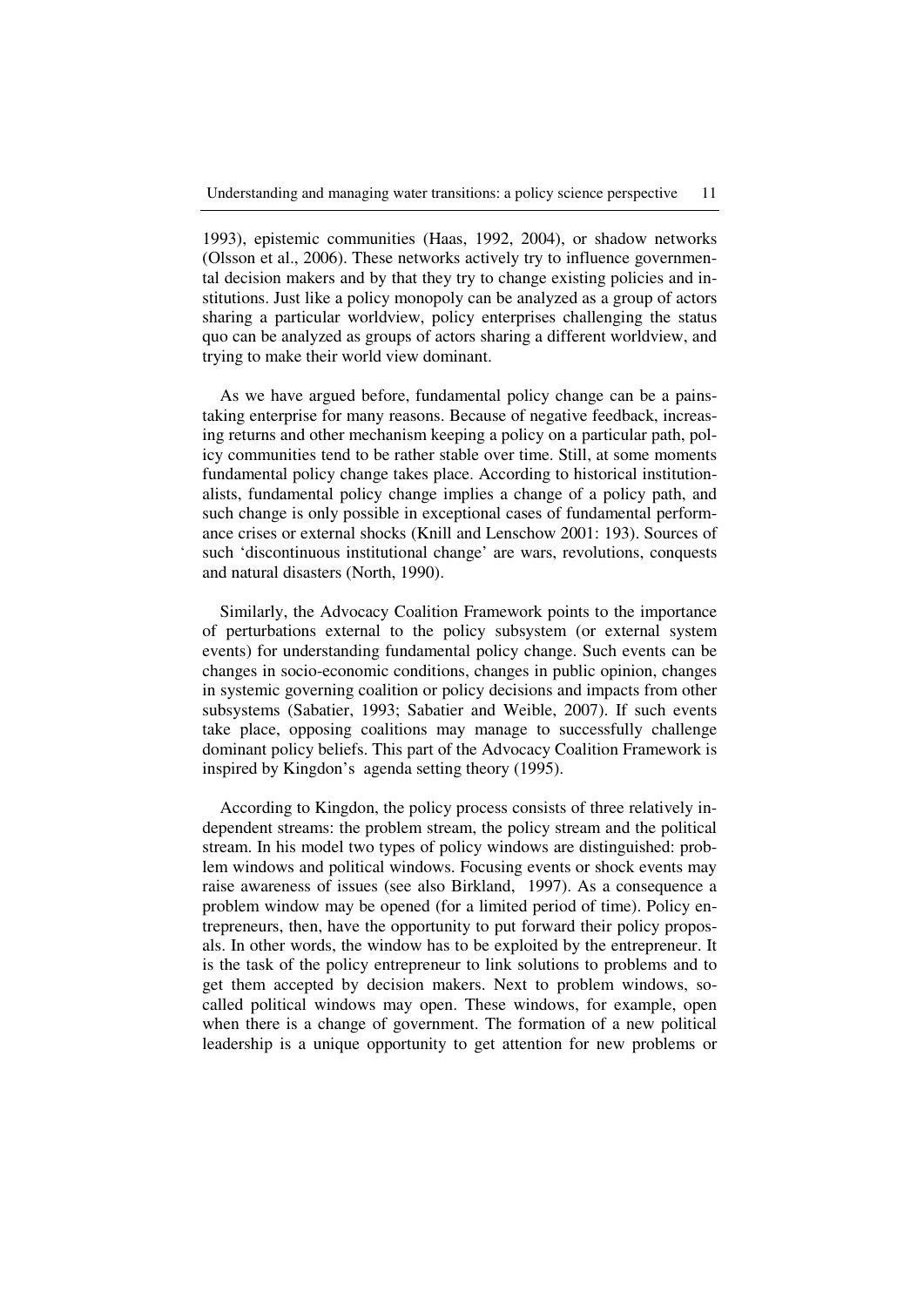problem definitions, and to gain support for new policies. Not surprisingly, at these moments interest groups are most active. In spite of the importance both theories of the policy process attach to the successful exploitation of policy windows by policy entrepreneurs, there is at least one fundamental difference in their respective conceptualization of the policy process. Where Sabatier is of the opinion that problems and solutions are strongly related, and that actors within an advocacy coalition share problem perceptions and policy preferences, Kingdon argues that the problem and policy streams develop relatively independent from each other.

To give a few examples of policy windows from the case of Dutch water policies: The storm surge of 1953 and the near river floods of 1993 and 1995 clearly were focusing events (Meijerink, 2005). It is also clear that these events did have an impact on policy making. It is, however, less evident to what extent these events did cause fundamental policy change, put otherwise: whether they caused the selection of a new policy path, and caused a critical juncture, or whether they merely resulted in an acceleration of policies on an existing path. After all, plans for a total enclosure of the estuaries in the south western Netherlands had already been developed before 1953, and in fact the Delta plan policies are very similar to the policies that aimed at the enclosure of the Zuiderzee and the construction of the Afsluitdijk in the 1930's. (Huitema and Kuks, 2004). In similar vein, the first governmental reaction after the 1993 and 1995 river floods was to issue emergency legislation so as to speed up the implementation of the already planned projects for strengthening dykes. On the other hand it is true that these floods were increasingly perceived as a sign of the failure of the existing policy paradigm of fighting the water with technical means only. As a consequence, the alternative paradigm of creating giving more space water gained importance. To give just one example of a political window, several studies have pointed to importance of the Dutch government led by prime minister Den Uyl in 1973 for understanding decision making on the construction of the famous Eastern Scheldt storm surge barrier. Only after this Cabinet came into power, the coalition of environmentalists gained access to decision making in the Cabinet, and therefore were better able to sell their ideas. This example, just like the interesting example of Thatcherism as used by both Peters et al. (2005) and Richardson (2000), indicates that politics may matter a lot.

Although Punctuated-Equilibrium theory acknowledges the importance of policy windows, it describes an additional mechanism of policy change. Whereas in Punctuated-Equilibrium policy stability was explained by negative feedback processes, policy change is attributed to positive feed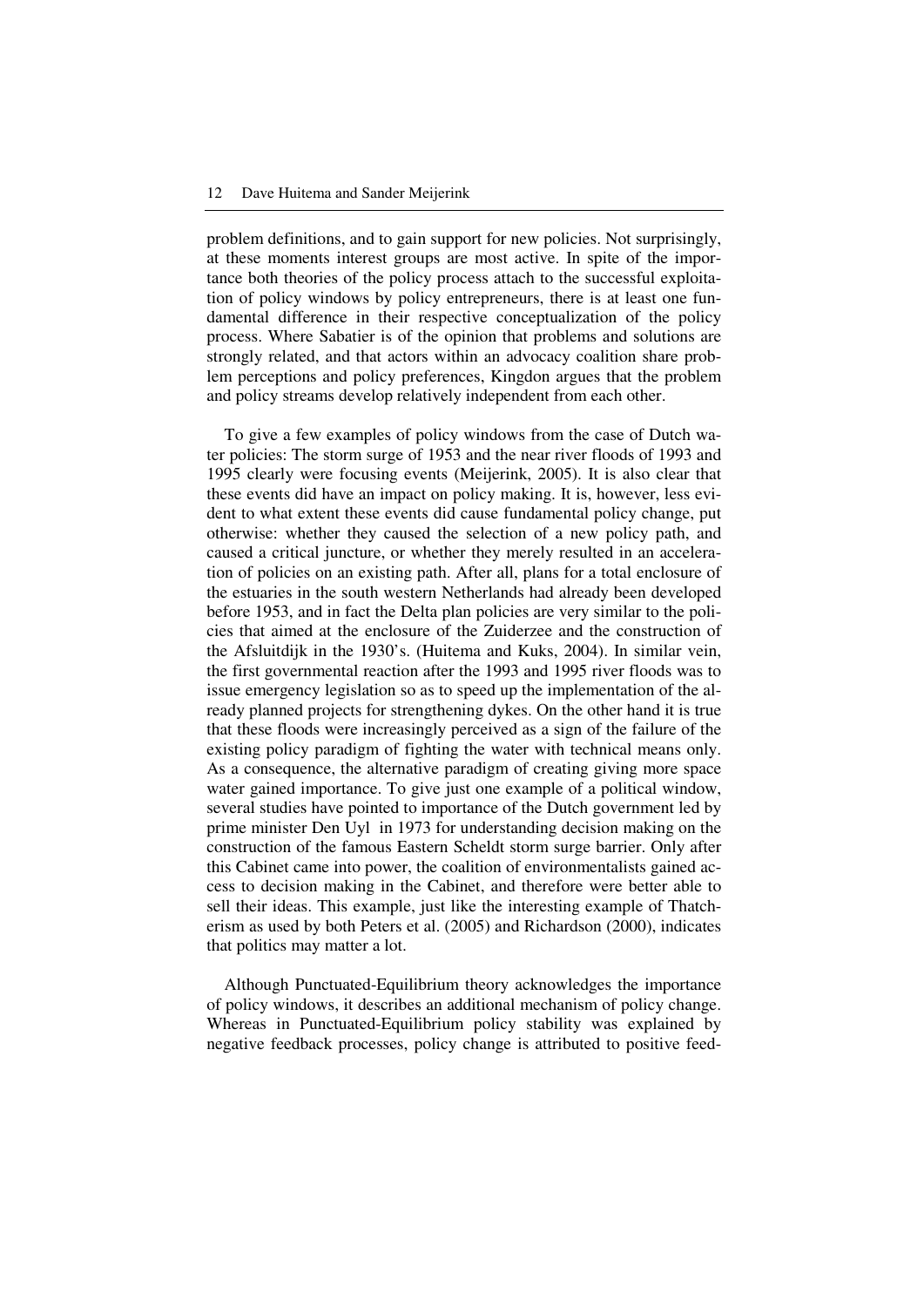back mechanisms. Positive feedback occurs when modest changes cause future changes to be amplified (True et al., 2007). This effect is also called 'bandwagon effect'. Whether or not positive feedback occurs depends on the interplay between policy image and policy venue. Most policy issues are ambiguous, hence may be defined in different ways. It's exactly for that reason that there often are different and competing policy images. Baumgartner and Jones give the example of nuclear power. First, nuclear power was associated with economic progress and technical expertise. When opponents raised images of danger and environmental degradation, helped by incidents such as the ones that took place on Three Miles Island and Chernobyl, the nuclear power industry began to collapse (Ibid.). And nowadays, in the face of climate change, the image might easily change again, since nuclear energy in some respects is more sustainable than other sources of energy are. New images attract new supporters. It's here where the opportunity structure of modern societies plays an important role. When issues move from the subsystem to the macro political agenda, this means that there are opportunities for major policy change.

Modern western societies are characterized by the presence of complex opportunity structures. There are many places, where policy issues are debated. There, for example, are various levels of government, forums of scientists, and the legislature. As Richardson (2000) argues, these venues are an interest group resource, i.e. they may be exploited. Baumgartner and Jones have called 'venue shopping'. The impact of the European Union on water policy developments offers an interesting case study. On the European level there are various venues that are relevant to understanding decision making on water management issues. Kaïka (2003) has analysed how the environmental lobby managed to exploit the changing decision making rules on the European level. Ingram and Fraser (2006) have applied Punctuated-Equilibrium theory to the case of Californian water policy.

In addition to new ideas, policy windows and opportunity structures, the course of interactions and negotiations between opposing coalitions may be relevant to understanding to policy change (Sabatier et al., 2005; Sabatier and Weible, 2007). The latest contributions to the Advocacy Coalition Framework are inspired by the theory of Alternative dispute resolution. The basic argument is that in some cases fundamental policy change may be based on negotiated agreements (Sabatier and Weible, 2007). This implies that fundamental policy change no longer by definition is accompanied by a change of coalition, but that a policy stalemate, which is solved after an effective negotiation process may result in a significant change of the status quo (Sabatier, swimming upstream). One of the negotiations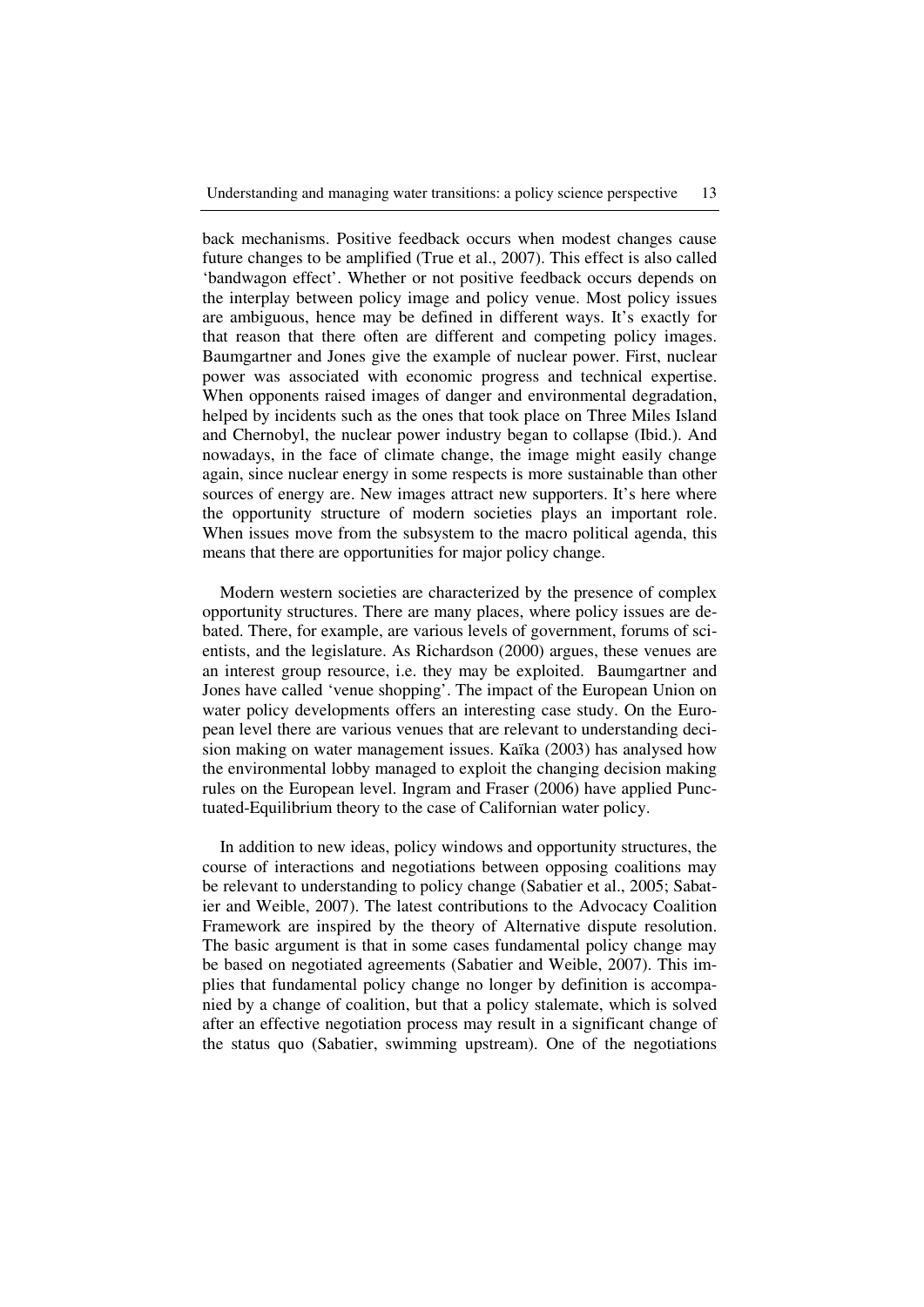strategies that may account such change is the strategy of issue-linkage, which means that issues from different issue-areas are linked to each other not for substantive, but for strategic reasons (Fischhendler et al., 2004; Meijerink, forthcoming). In these situations, parties involved in the negotiations may be willing to accept major policy change even though they not support such a change, because they are compensated in another issuearea. These findings suggest that the theories of Alternative Dispute Resolution and Negotiation Analysis are relevant to understanding and managing transitions as well.

Lowry (2006) has still made another account of policy change. In his international comparative case study of dam politics, and in which he uses a policy science perspective, he has developed the concept of focusing projects. Basically his argument is that next to focusing events, focusing projects often play an important role in processes of policy change. In each case study that Lowry discusses there is one central controversial project around which a solid image of failure starts to build, demonstrating the bankruptcy of the policy paradigm, triggering the debate between members of different coalitions, and bringing about a positive feedback mechanism.

What we might learn form the foregoing is that new ideas can be major source of policy change and that conflict over those ideas, hence politics, is crucial for understanding policy change. These ideas do however need an agent, and these agents may apply various strategies to get accepted their ideas.

In spite of each framework's ambition to offer explanations for policy stability and/or policy change, the importance of serendipity and coincidence in understanding the policy process is recognized by the developers of most theories treated here (Schlager, 2007). Whilst the frameworks emphasize the importance of variables, such as external system events, shock events or governmental turnover, it is recognized these events mostly cannot be predicted. Moreover, it is recognized these events as such do not account for policy change, but have first to be exploited by policy brokers, policy entrepreneurs or policy opponents.

In this section we have described various generic mechanisms of policy change which are treated in the policy science literature. They may be helpful in understanding real life transitions. For understanding specific cases of a transition, however, these insights should be supplemented with knowledge about the characteristics of the institutional context, since this context is an important intermediary variable in most of the frameworks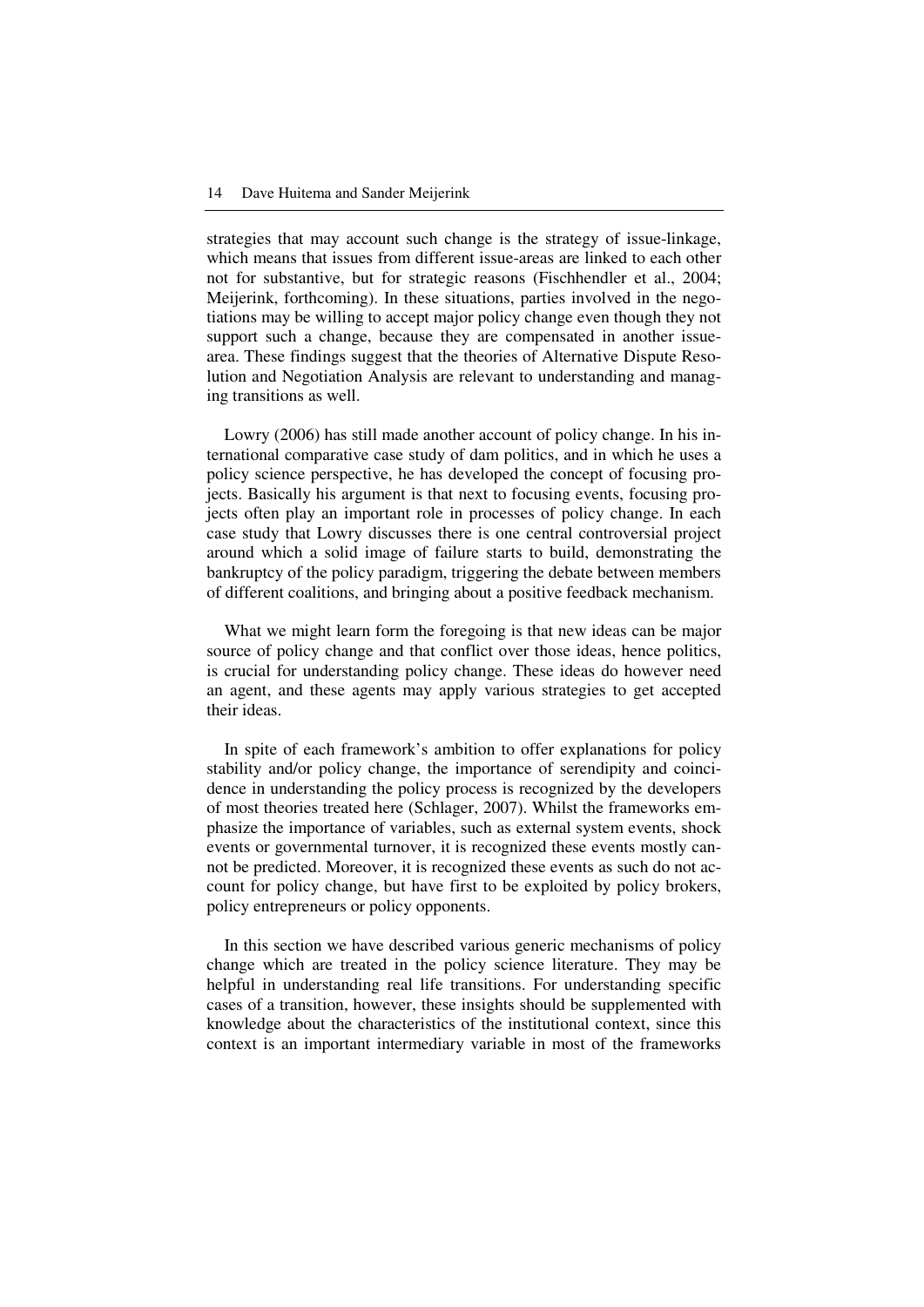discusses. Theories of venue change and venue shopping assume the presence of multiple venues. Such opportunity structures are present in most western democracies, but not in all developing countries. Another relevant intermediary variable is the degree of consensus needed in decisionmaking. It is generally assumed that in pluralist systems, such as the US, fundamental policy change is more likely than in corporatist systems, such as the Netherlands.

Transitions are about fundamental policy change, the institutionalization of a new policy paradigm or policy belief. Hence, the relevance of the various accounts of fundamental policy change for understanding water transitions is obvious. Fundamental changes, however, not necessarily are discontinuous or the result of a sudden shift, but may be the result of a process of continuous incremental change. Kay (2005), who explored the usefulness of the concept of path dependency for policy studies, proposes representing policy as 'a vector in policy space', that is, it has a velocity and a direction. Moments of crisis, then, may cause a change of velocity and/ or a change of direction. Building on this vector image, he argues that a seemingly small change of direction 'may turn out in retrospect to have been a critical juncture' (Kay, 2005: 566). What's more, fundamental shifts which at first sight seem to have taken place within a short time horizon, may be preceded by a long period of more incremental institutional change, such as the growth of a new coalition, a gradual change of national mood and so on (Meijerink, 2005). A detailed study of policy processes often shows that it is more difficult to distinguish between fundamental and incremental policy change than some accounts of policy change would suggest. These findings are interesting not only for better understanding transitions, but also for learning how to manage transitions.

A final step, then, is to learn more about the role of agency and leadership in policy sciences. What strategies could be used to purposefully alter policy practices and to bring about structural policy change? To put it differently, is it possible to develop a generic theory about successful strategies of transition management?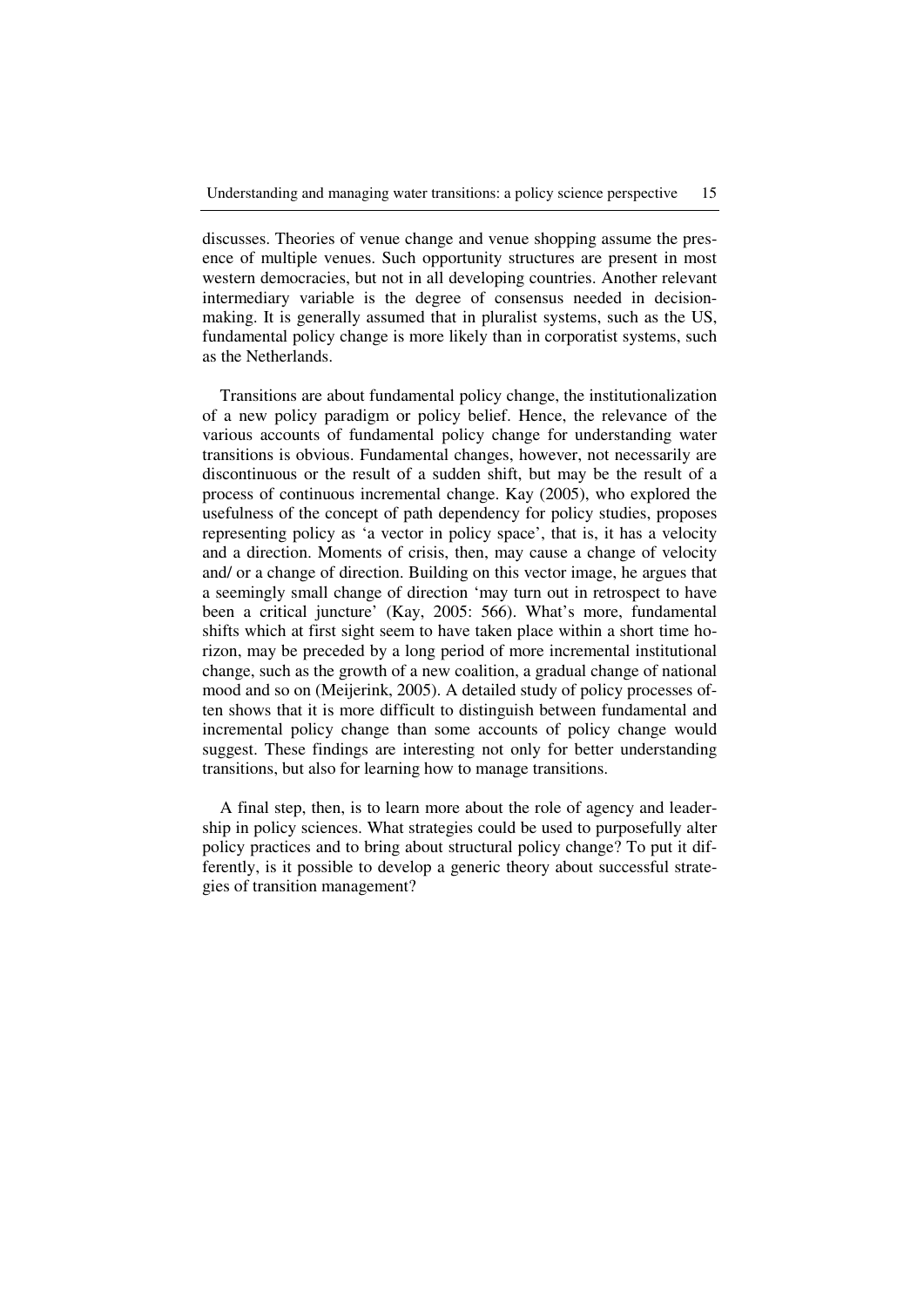# **4. Strategies of transition management**

In this section we will highlight strategies for instigating, realizing and implementing policy change that are at the disposal of the individual who wants to achieve change. One question that deserves some treatment before that is what kind of people we have in mind here. As Bachrach and Baratz (1970) show, change can be instigated from within government but also from the outside. Within government, the individuals seeking change may be politicians or bureaucrats. Outside government, they can be members of NGOs, academics, or individual citizens. The individuals we are interested in, are recognized in the policy sciences, but also in other literatures, and can be described with different names such as 'policy entrepreneurs', 'boundary workers', 'policy advocates' and 'visionary leaders'. We are less interested in a detailed discussion of the subtle differences in the meaning of such terms, but we are mentioning them to indicate the type of people that we have in mind.

Working on policy change obviously implies different challenges for different types of 'change agents'. The political leader may have a political party and a bureaucracy to back him or her, which the employee of a small NGO probably does not. Below we attempt to generate a more or less generic list of strategies. Whether or not various types of individuals that seek change have these strategies at their disposal and actually use them is an empirical question that will be addressed in the chapters of our book. Although we do not suggest that the strategies below are necessarily used in a chronological order, it did help us to think of them in this way when devising the list of strategies. We expect the strategies to be used in wildly differing orders and combinations given varying relevant circumstances and types of change agents. Which strategies are used and combined, in which order, by whom, and to what effect is an empirical question that we hope to be able to address on the basis of the empirical chapters in our book.

# **1. The development of new ideas**

As we have suggested above, infrastructures and regulations in water management can be seen as an expression of human ideas that guide their thinking. At a fundamental level, such ideas can be referred to as a 'policy paradigm', a 'hegemonic policy discourse', and sometimes an 'institutionalized policy monopoly'. Obviously then, if one wants policy change, one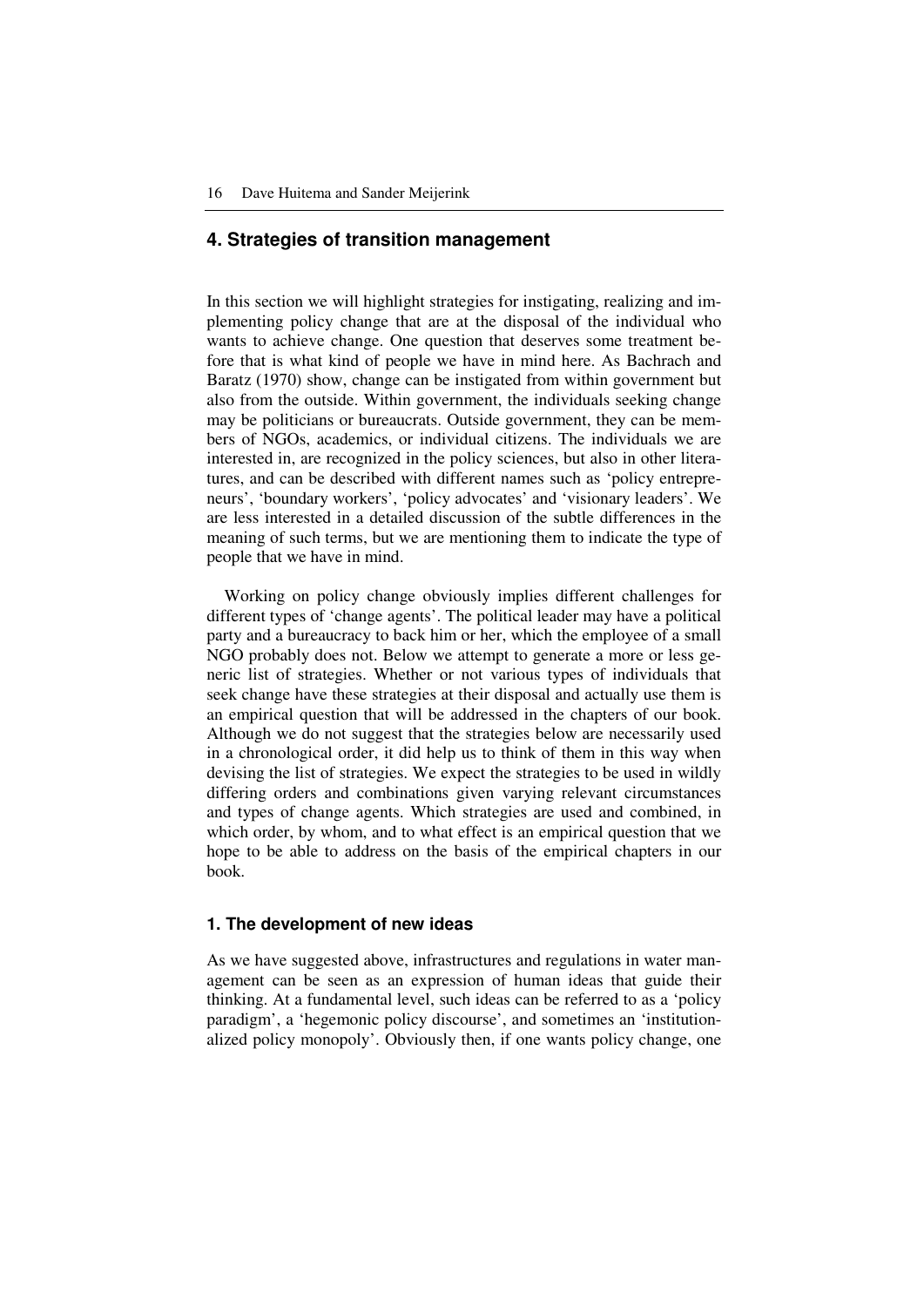needs to develop an alternative idea or approach for managing water. This work has be referred to as the development of a new policy frame (Schön and Rein, 1994), a new policy image (Baumgartner and Jones, 2002), alternative system configurations (Olsson et al., 2006), an alternative policy path (Pierson, 2000, 2004), new long term visions and transition agendas (Loorbach and Rotmans, 2004; Van der Brugge et al., 2005), a new policy theory, and new storylines (Hajer, 1995). There is a long-standing debate in the policy sciences on the relative importance of ideas as opposed to interests (e.g. Majone). Here, we do not wish to take a position in that debate. We are sympathetic to the notion that ideas shape interests, but are aware that (perceived) interests can be a motivating factor behind the entertainment and development of ideas. The relation between interests and ideas may vary according to the forum one works in, with scientists working in a forum that is less accepting of interest based arguments (argumentation), and market parties and politicians being able to express interests much more openly (brokering). The point we wish to make, however, is that policy change requires at least the beginning of an idea in which direction the situation might have to change. The policy sciences suggest that the more extreme visions of alternative futures will develop amongst actors that are outside the government. Because they are free from governmental constraints they are also more likely to pursue major change than incremental change. One of the hypotheses of the Advocacy Coalition Framework is that 'within a coalition, administrative agencies will usually advocate more moderate positions than their interest-group allies' (Sabatier and Weible, 2007:220), and Roberts and King (1996) argue that inside the government individual entrepreneurs pursuing incremental change are more common. These are hypotheses that can be explored in the empirical chapters of our book.

#### **2. Build coalitions and sell ideas**

There are obviously few actors who can see through policy change on their own. The degree to which collaboration will be needed will depend on various factors, including the extent to which change is sought and the institutional arrangements surrounding the decision process. However, that collaboration is necessary would appear to be the case in any situation. The implication is that coalitions need to be built. Such coalitions are referred to as 'discourse coalitions', 'advocacy coalitions', and 'shadow networks'. Coalition building is a delicate task, which implies dealing with sensitive issues such as the differences of opinion, and power asymmetries between actors. It is interesting to note that various theories from the policy sci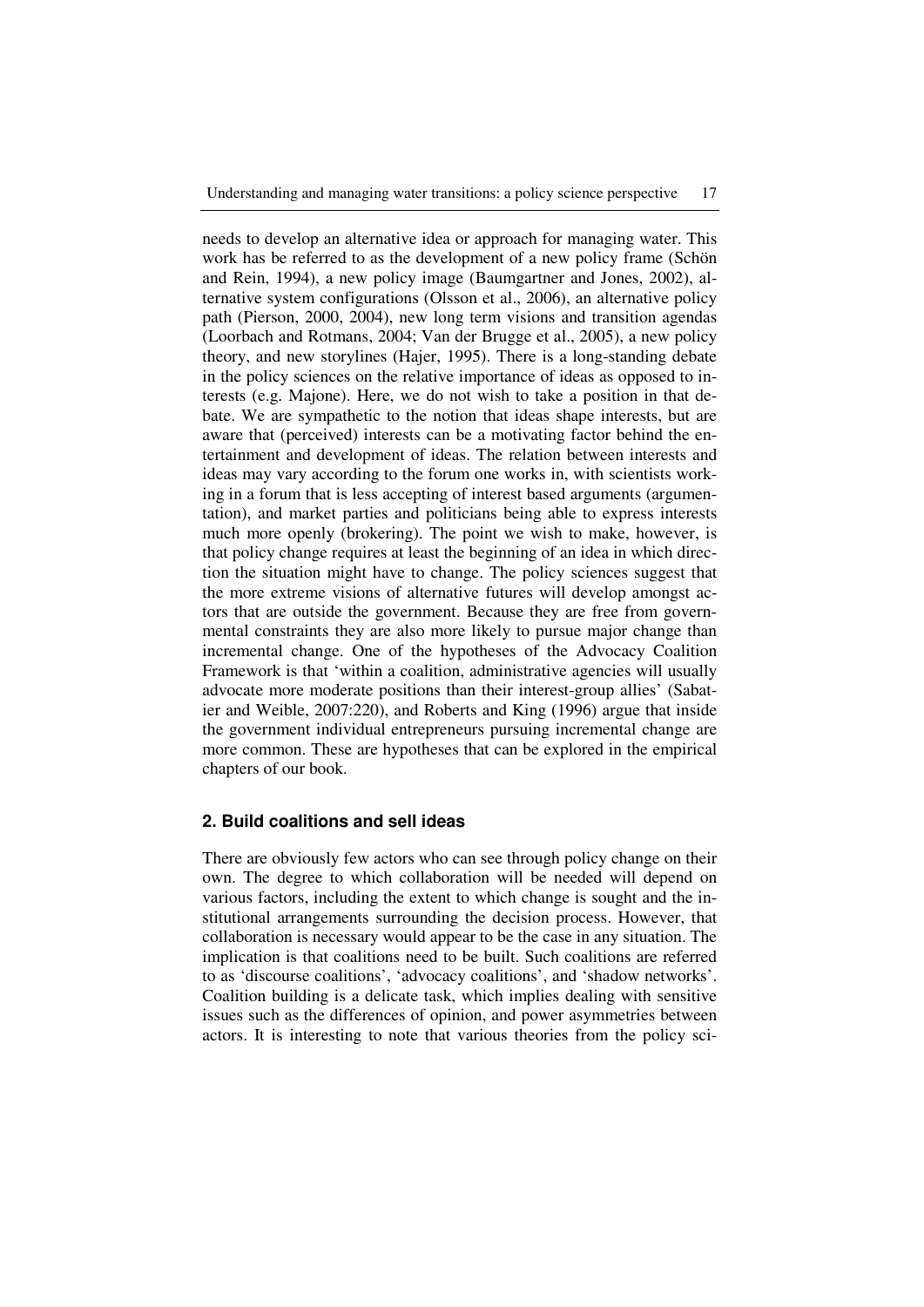ences propose different mechanisms through which coalitions are built, raising questions for the empirical chapters. Discourse analysts such as Hajer (1995) suggest that story lines, preferably with a certain ambiguity and multi-interpretability, are key in attracting new actors to new ways of understanding. This attraction is referred to by Hajer as 'affinity', a concept that stresses the attractiveness of a new vision in coalition building. Benford and Snow (2000) think along similar 'ideational' lines as they speak of frame alignment as the key factor in coalition building. Folke et al. (2005) and Olsson et al. (2006) speak of the creation of 'shadow networks', a term that seems to emphasize the fact that outside official policy making circles, there is more room for open debate and ideas that may be somewhat on the fringe. The role of academics and scientists, connected to lower ranking bureaucrats is important in such shadow networks, which can use boundary objects such as common books or models to develop a shared alternative vision. Sabatier sees coalition building as a way to 'pool' resources. This suggests that coalition-building efforts emphasize shared beliefs and explicit agreements on how to use the resources of the actors involved to achieve common goals.

## **3. Recognize and exploit windows of opportunity**

John Kingdon (1984) can be credited with the introduction of the concept of 'windows of opportunity' to the policy sciences. The unique contribution of the theory is that it points out the separation of the processes of problem setting, solutions finding and political legitimization, thereby making the often-assumed irrationality of the political process better comprehendible. Actors advocating policy change work in this environment and therefore need to be aware of its dynamics and look for and create the windows of opportunity. Considering the sequence of the agenda setting process, Kingdon thinks in terms of a problem stream (public attention for issues: the public agenda), a political stream (political attention for issues: the political agenda) and a policy stream (attention of policy makers for policy options: the official agenda) have a chance to be coupled. The separate streams come together at critical times, opening a policy window. Sometimes, the window opens quite predictably. At other times it happens quite unpredictably. The probability of an item rising on the official decision agenda is dramatically increased if all three streams – problems, policies, and politics – are joined.

None of the streams are sufficient by themselves to place an item firmly on the decision agenda. If none of the three elements is missing – if a solu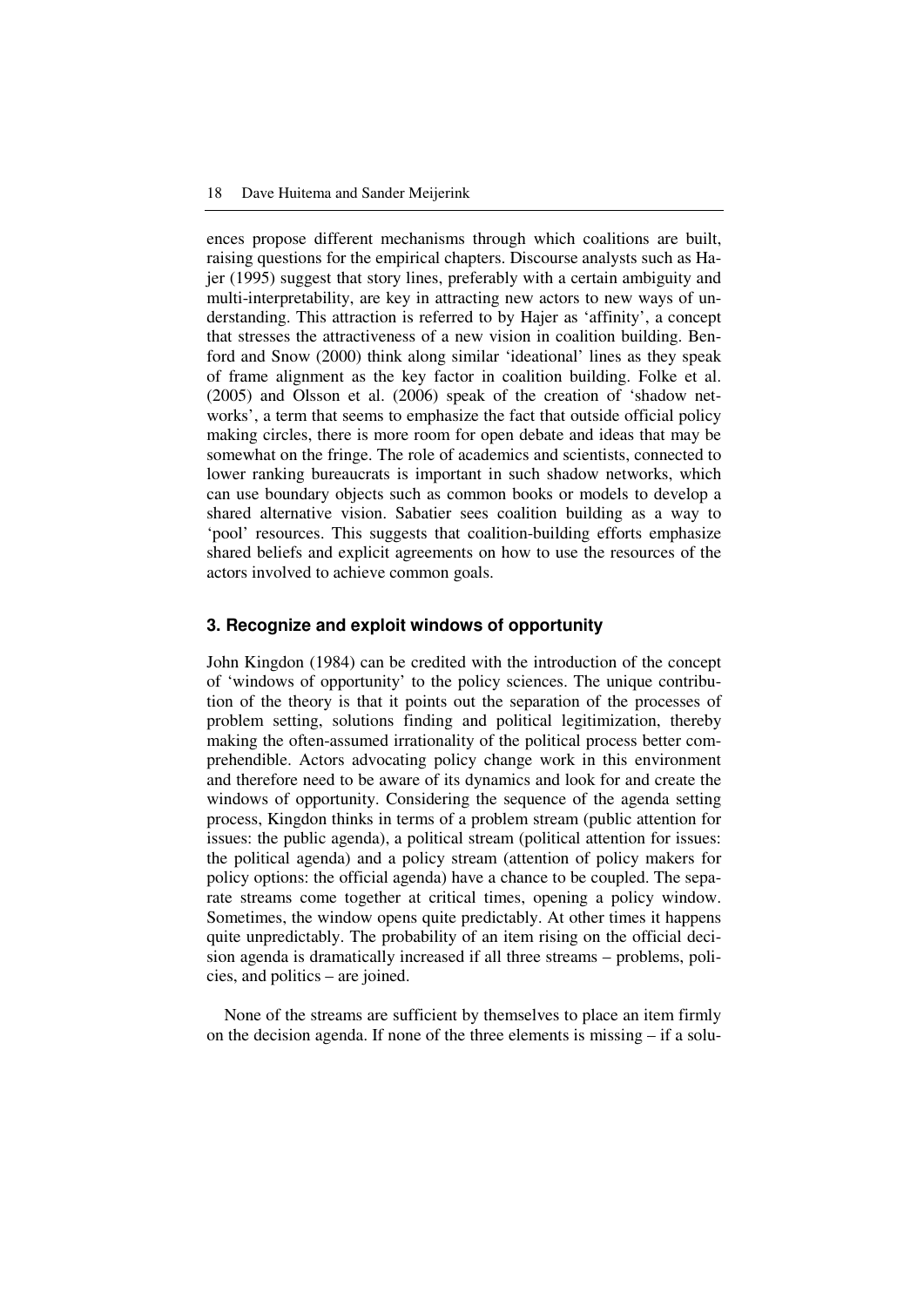tion is not available, a problem cannot be found or is not sufficiently compelling, or support is not forthcoming from the political stream – then the subject's place on the decision agenda is fleeting. The window may be open for a short time, but if the coupling is not made quickly, the window closes. A subject can rise on the agenda abruptly and be there for a short time. Generally, the rise of an item is due to the joint effect of several factors coming together at a given point in time, not to the effect of one or another of them singly. Kingdon considers developments in the political stream as powerful agenda setters. Consensus is built in the political stream by bargaining more than by persuasion. Proposals are evaluated in terms of their political support and opposition, but partly against logical or analytical criteria as well. On the other hand, the policy stream is more a process of consideration in the policy community, where ideas themselves are important and where rational reasoning as well as evidence of effectiveness is required. The problem stream is dominated by statistics providing feedback on the state of the world, by activities of action groups, and so on.

# **4. Recognize, exploit, create and/or manipulate the multiple venues in modern societies**

In a world where democratic thought –expressed for instance in the separation of powers- is close to being the only publicly discourse on the functioning of government (and governance for that matter), and in a world where the internet allows networking on a scale previously unseen, there are many 'venues' where one can try and instigate policy change. 'Venue shopping' is the term coined to describe the strategic behaviour associated with the choice between the various possible places where one can try and effect change. When they are engaged in venue shopping, policy actors "try to alter the roster of participants who are involved in the issue by seeking out the most favorable venue for the consideration of their issues. In this process, both the institutional structures within which policies are made and the individual strategies of policy entrepreneurs play important roles" (Baumgartner and Jones, 1991: 1045). Within government, actors may decide to by-pass a decision process that offers unfavourable terms for representing their arguments and they may wait for the next opportunity. Alternatively, one can try and exploit venues for the representation of arguments that were not originally intended for that forum, thereby attempting to change the nature of the venue. The strategies that change agents can use range from the simple recognition that the existence of multiple venues is an advantage to them and can be used as a resource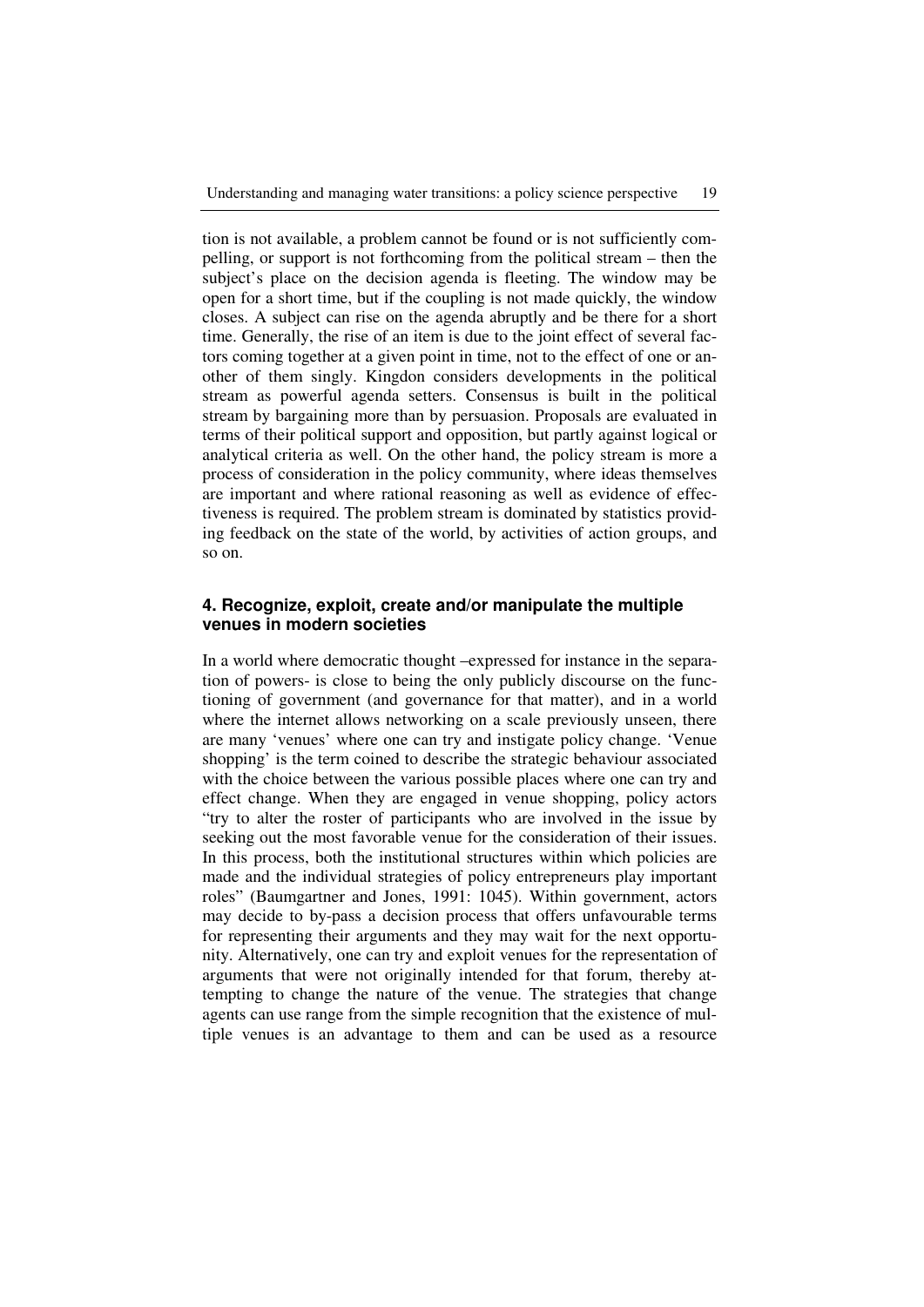(Richardson, 2000), to the active use of multiple venues at various levels of government (Baumgartner and Jones, 2002; Pralle, 2003) and of those outside government (media, research, etc.), to the manipulation of venues (composition, decision making rules), and the creation of new venues.

#### **5. Orchestrate and manage networks**

There is a relation between coalition building and network orchestration. We distinguish them however on the basis of the notion that any coalition will be confronted with a much broader set of actors engaged in a certain policy domain, which we call networks. Referring to the introduction, we have demonstrated how some see networks as spontaneous, self-organizing entities. If one applies a state-centrist view, this is correct, because networks will exist without state intervention – although the state can actively alter the existence and operation of networks (e.g. Putnam, 1993). However, adopting a less state-centered view, one quickly sees that networks are far from self-organizing and spontaneous exercises. In fact, many efforts go into creating and maintaining a network. Policy networks differ in nature; they can be relatively closely knit and rather well aligned in terms of collective views and actions (policy communities), but they can also be relatively ad hoc and short lived experiences (issue networks) (Rhodes and Marsh, 1990). Fundamental policy change, transitions, are likely to require the alteration, manipulation, breaking open, or breaking up of policy communities that have crystallized around a policy domain. Policy scientists have focused much attention on the development of network typologies and strategies for network orchestration. According to policy scientists, strategies of network orchestration are essentially either of two types (Kickert, Klijn and Koppenjan, 1997; Meier and O'Toole, 2001; Klijn, 1996: 77, 2005). Those wanting to orchestrate network can focus on managing the interactions within the current network settings, or they can focus on creating and changing the current network setting. In Klijn's view (2005), strategies should cover four aspects crucial for comprehensive and successful network management: activation of actors and resources, developing and applying goal achieving strategies, strategically using organizational arrangements and guidance of interaction. The table below provides an overview of management strategies: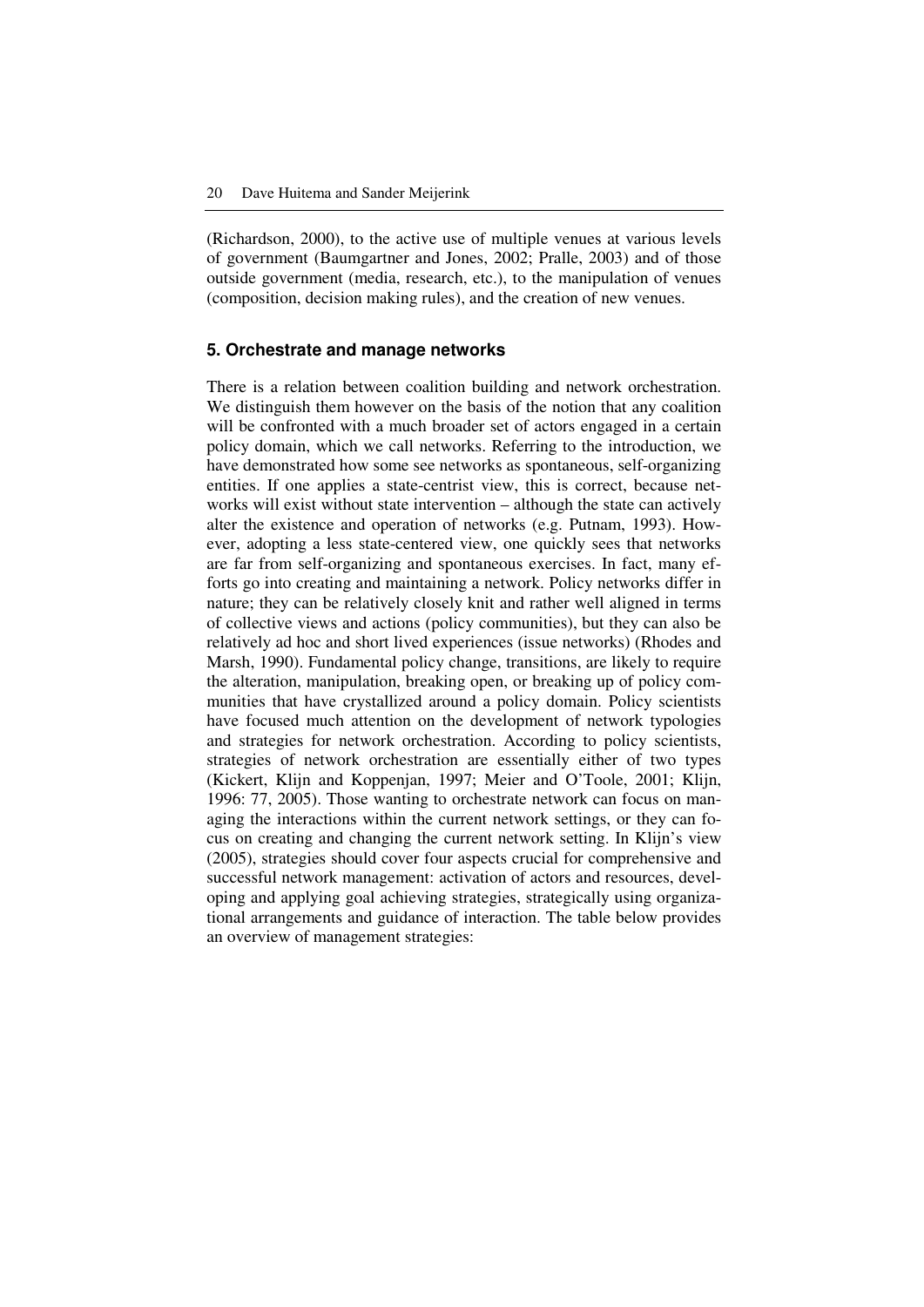|  | Table 1: Overview of network management strategies. Based on Klijn, 2005 |  |  |
|--|--------------------------------------------------------------------------|--|--|
|  |                                                                          |  |  |

|              | Activation of                                                                                                                                                                                                                                                                                             |                                                                                                              | Goal achieving Organizational                                                                                                                             | Interaction                                                                                                                            |
|--------------|-----------------------------------------------------------------------------------------------------------------------------------------------------------------------------------------------------------------------------------------------------------------------------------------------------------|--------------------------------------------------------------------------------------------------------------|-----------------------------------------------------------------------------------------------------------------------------------------------------------|----------------------------------------------------------------------------------------------------------------------------------------|
|              | actors and re-                                                                                                                                                                                                                                                                                            | <b>Strategies</b>                                                                                            | arrangements                                                                                                                                              | guiding                                                                                                                                |
|              | sources                                                                                                                                                                                                                                                                                                   |                                                                                                              |                                                                                                                                                           |                                                                                                                                        |
| interactions | Management of Selective acti-<br>Searching for<br>vation, resource goal congru-<br>mobilizing, sta-ency, creating<br>tivation of ac- lutions, influ-<br>tors and<br>resources, initi-plicating)<br>ating new series perceptions,<br>of interaction, managing and<br>coalition build-collecting in-<br>ing | encing (and ex- tions, etc.)<br>formation and                                                                | Creating new ad Mediation, bro-<br>hoc organiza-<br>tional arrange-<br>bilization, deac-variation in so- ments (boards,<br>project organiza-moving obsta- | kerage, appoint-<br>ing of process<br>manager, re-<br>cles to coopera-<br>tion, creating<br>incentives for<br>cooperation              |
| network      | Management of Network activa-Reframing of<br>tion, changing perceptions,<br>networks,<br>changing posi- networks,<br>tion of actors                                                                                                                                                                       | research<br>composition of changing deci-<br>sion rules in-<br>changing in-<br>formation flow<br>permanently | Creating per-<br>mant organiza-<br>tional construc-<br>tions                                                                                              | Changing or<br>setting for con-<br>flict regulation,<br>for information<br>flow, changing<br>pay-off rules or<br>professional<br>codes |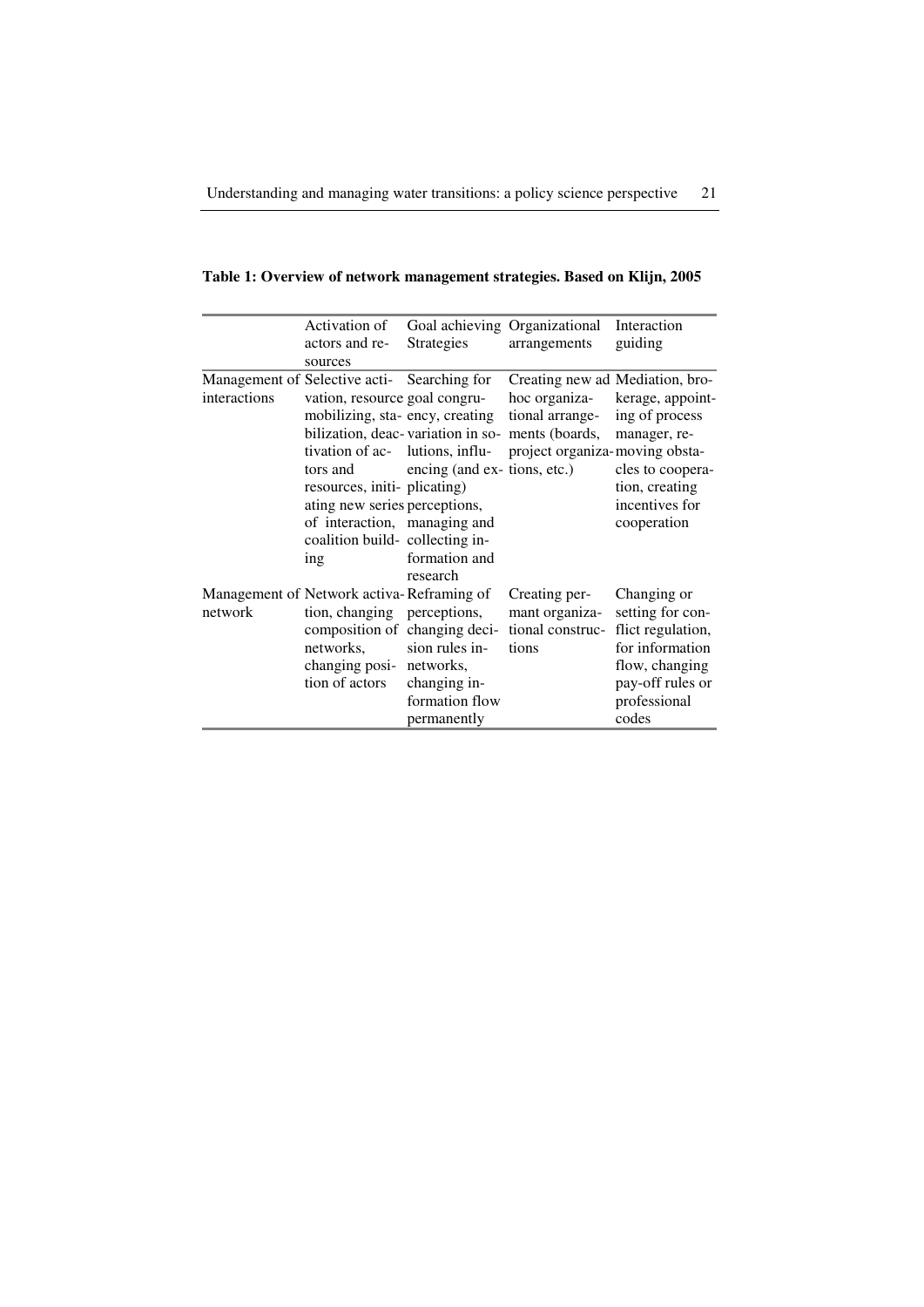# **5. Conclusions**

This paper was intended to explore the concept of policy change and stability from a policy science perspective. The paper is intended as the first version of the introductory chapter of a book on transitions in water management that we intend to edit. The objectives of this book are, on the one hand, to further the scientific understanding of policy change and stability, and on the other to give practical recommendations for those seeking change in water policy. We kindly invite comments to this paper so as to help us improve our interpretation, and to gather a complete overview of what the policy sciences may offer this regard. We also invite comments from other related disciplines, especially those studying transitions and transitions management, a field that we will try and relate this paper to in a later version.

In concluding we have the following observations. The policy sciences clearly offer a rich variety of conceptualizations of policy stability and change, and of the role of agents in bringing about change. Whilst some of the theories we have discussed here essentially focus only on policy change or stability, we have come across several theories that address both aspects in an interrelated, though obviously different way. To start with, we have found several typologies of the degree to which policies change. The sophistication of such typologies differs, but they essentially make a distinction between relatively shallow (sometimes called instrumental) and deeper levels of policy change (often called paradigmatic). Here, we are interested in deeper levels of policy change, which we will equate with transitions. How to distinguish transitions from shallow levels of change can be topic of debate, but there are obvious examples, for instance the introduction of integrated water resources management and adaptive management. We have argued that such transitions should become visible either in the substance of policy (e.g. in policy documents), in the applied procedures (for instance in allowing greater levels of public participation), and in the organizational set up of water management (new organizations such as collaborative management organizations). The more fundamental the changes in these respects, the more they resemble what we would call a transition. In a similar vein, the greater the level of policy stability, the lesser the likelihood that we speak of a transition.

In our book, we will zoom in on the role of individuals who work to achieve transitions or seek to block it at the level of the nation state. Our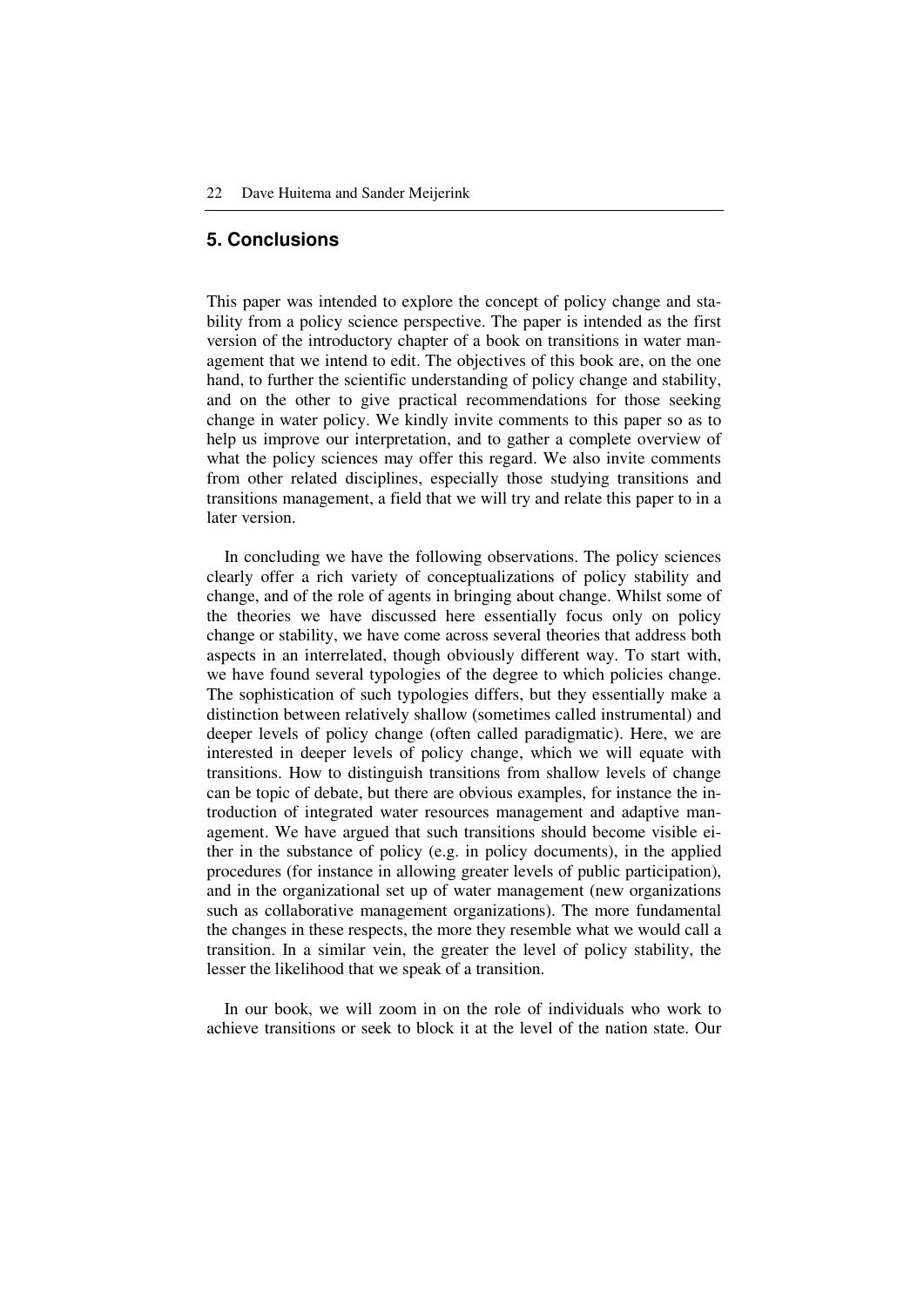discussion of theories from the policy sciences suggest that transitions are related to the emergence of new ideas which challenge the existing paradigm. Such ideas must be carried by individuals or groups of individuals that must prepare them until they are ripe for consideration. They must then find a 'window' to launch them in the public sphere, or look for the appropriate venues to vent their ideas and undermine the substance, procedures, and organizations that work from the 'old' paradigm. This requires the skills and strategies of 'policy entrepeneurs' that we will want to explore further in our book.

Obviously, the entrepreneurs we are interested in do not work in a void. We draw attention to the institutional arrangements in water management, adjacent policy fields and more broadly the government in a particular country. For instance, it has been observed that in countries with an elitist or corporatist approach to policy making, the likelihood of radical policy change in much smaller than in countries with open government systems because the 'opportunity structure' for actors seeking change is better. But does this always hold true, even if the relatively open government holds many checks and balances as it does in the US, and what of the notion that countries with a corporatist approach are capable of pragmatic radicalism? Finally, we intend to include several countries in our book, where the government is less democratic.

Regardless the wider institutional context, we propose that entrepreneurs may employ a set of strategies, or a combination thereof, which is closely connected to the way policy change is achieved according to the policy sciences. The actors seeking change can work on the development of new ideas, the selling of their ideas, the creation or use of windows of opportunity, the selection of venues, and orchestrate or manage networks to achieve transitions. We do not yet know about the order and the combination of strategies, neither do we know about the types of agents actually using these strategies. Therefore, empirical analyses of various cases of water transitions needed. With our paper we hope to spark exactly such empirical work.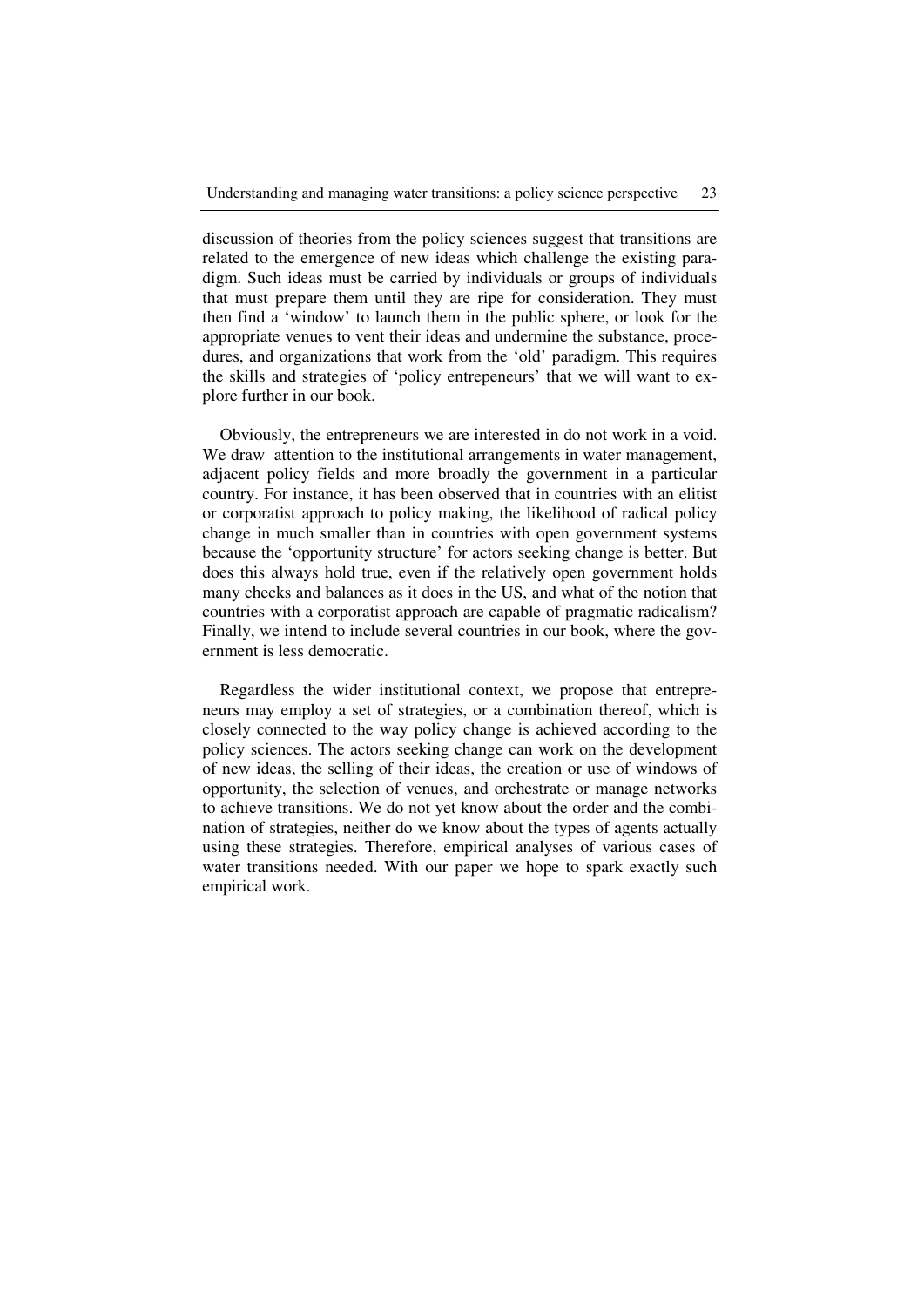### **References**

- Adler, E., P.M. Haas (1992) 'Conclusion: epistemic communities, world order, and the creation of a reflective research program', International Organization, 46(1): 367-390.
- Bachrach, P., M.S. Baratz (1970). Power and Poverty; Theory and Practice. New York.
- Baumgartner, Frank R., Bryon D. Jones (eds.) (2002). Policy Dynamics. University of Chicago Press: Chicago.
- Baumgartner, F.R. and B.D. Jones (1991). 'Agenda dynamics and policy subsystems', Journal of Politics, 53 (4): 1044-1074.
- Benford, Robert, D., David A. Snow, (2000), 'Framing processes and social movements: An Overview and Assessment' Annual Review of Sociology, Vol. 26: 611-639.
- Bevir, M., and R. Rhodes (2003) Interpreting British Governance, Routledge: London.
- Birkland, Thomas A. (1997). After disaster: agenda setting, public policy, and focusing events. Georgetown University Press.
- Dudley G, J. Richardson (1996) 'Why does policy change over time? Adversarial policy communities, alternative policy arenas, and British trunk roads policy 1945-95', Journal of European Public Policy 3(1): 63-83.
- Finer, S. (1970) Comparative Government, Penguin: Harmondsworth.
- Fischer, F. (2003). Reframing public policy, Discursive politics and deliberative practices. Oxford: Oxford University Press.
- Fischhendler, I., Feitelsen, E., Eaton, D. (2004), 'The short-term and long-term ramifications of linkages involving natural resources: the US-Mexico transboundary water case', Environment and Planning C: Government and Policy 22: 633-650.
- Folke, C., T. Hahn, P. Olsson, J. Norberg. 2005. Adaptive governance of socialecological systems. Annual Review of Environmental Resources. 30: 441- 473.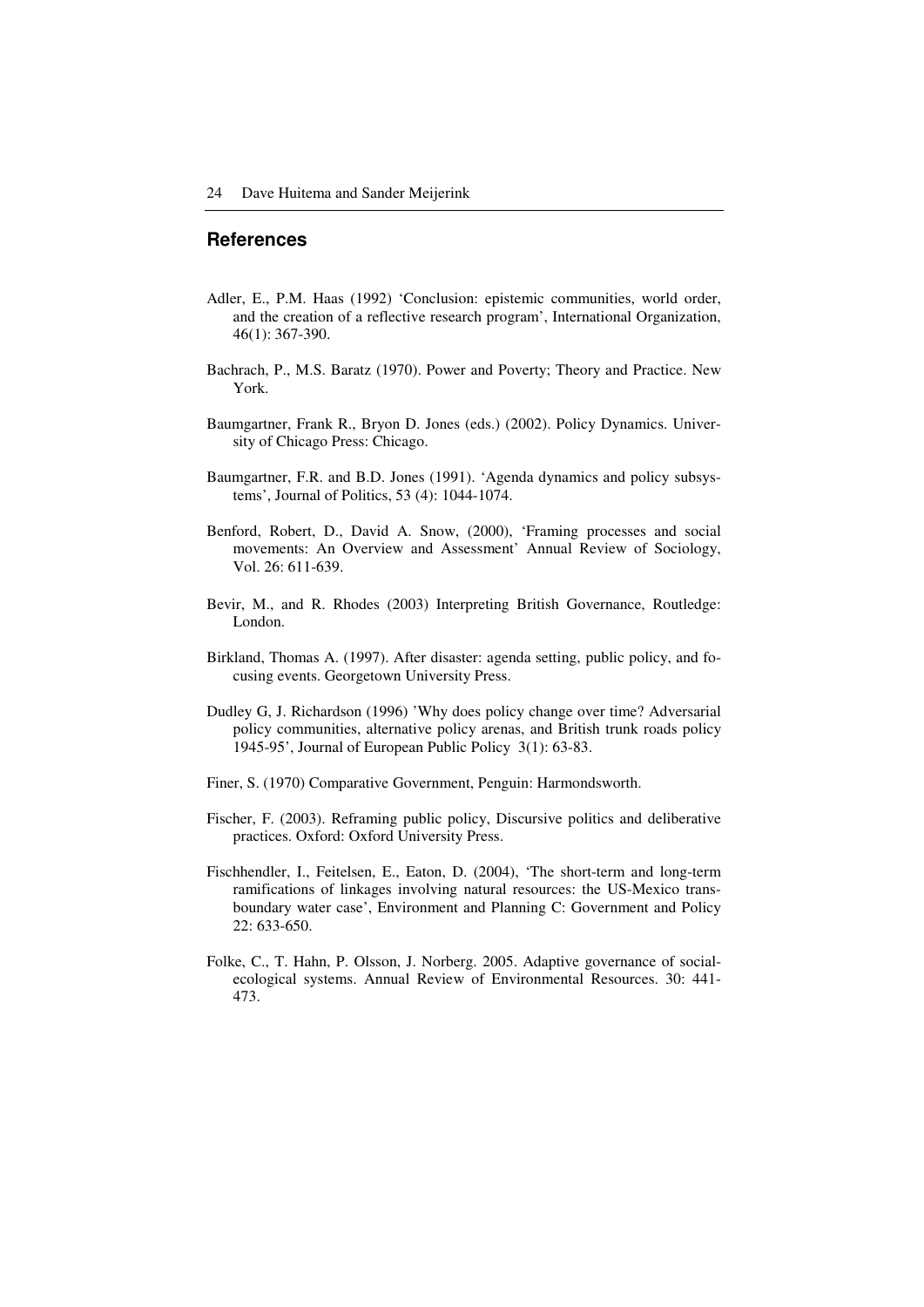- Gains, F., P.C. John and G. Stoker. (2005) 'Path Dependency and the Reform of English Local Government', Public Administration, 83, 1: 25-46.
- Guston, D.H. (2001). Boundary organizations in environmental policy and science: an introduction. Science, technology, and human values 26 (4): 399- 408.
- Haas, P.M. (1992), 'Introduction: epistemic communities and international policy coordination', International Organization 46(1): 1-35.
- Hajer, M.A. (1995). The Politics of Environmental Discourse: Ecological Modernization and the Policy Process. Oxford: Oxford University Press.
- Hajer, M.A. (2005), 'Coalitions, Practices and, Meaning in Environmental Politics: From Acid Rain to BSE', in D. Howarth and J. Torfing (eds), Discourse Theory in European Politics: Identity, Policy and Governance. Basingstoke [etc.]: Palgrave Macmillan, 297-315.
- Hall, P.A. (1993), 'Policy Paradigms, Social Learning, and the State', Comparative Politics, 25 (3): 275-296.
- Huitema, D. and S.M.M. Kuks, Harboring water in a crowded European delta, in: Bressers, J.Th.A. and S.M.M. Kuks (eds.), Integrated governance and water basin management. Conditions for regime change towards sustainability, Dordrecht (Kluwer Academic Publishers), 2004, pp. 61-100.
- Huitema, D., W. Egas, S. Hanegraaff, S. Kuks, and K. Lulofs (2006), Coupling strategies in water management. An exploration on the basis of literature from the policy sciences and related fields, Amsterdam (IVM).
- Ingram, H., L. Fraser (2006), 'Path Dependency and Adroit Innovation: The Case of California Water' In: Repetto (ed.) (2006); Punctuated-Equilibrium and the Dynamics of U.S. Environmental Policy. Yale University Press: New Haven and London, 78-109.
- Jenkins-Smith, H.C., Sabatier, P.A. (1993), 'The Dynamics of Policy-Oriented Learning', in: P.A. Sabatier, H.C. Jenkins-Smith (ed.), Policy Change and Learning, An Advocacy Coalition Approach. Boulder etc.: 41-56.
- John, Peter (1998); Analysing Public Policy. Cassell, London.
- Jones, B. and F. Baumgartner (2005); The Politics of Attention. How Government Prioritizes Problems. Chicago University Press, Chicago.
- Andrew Jordan, Tim Rayner, Dave Huitema, Constanze Haug, Eric Massey, Johannes Stripple and Frans Berkhout ,Climate Policy and Governance: A Theo-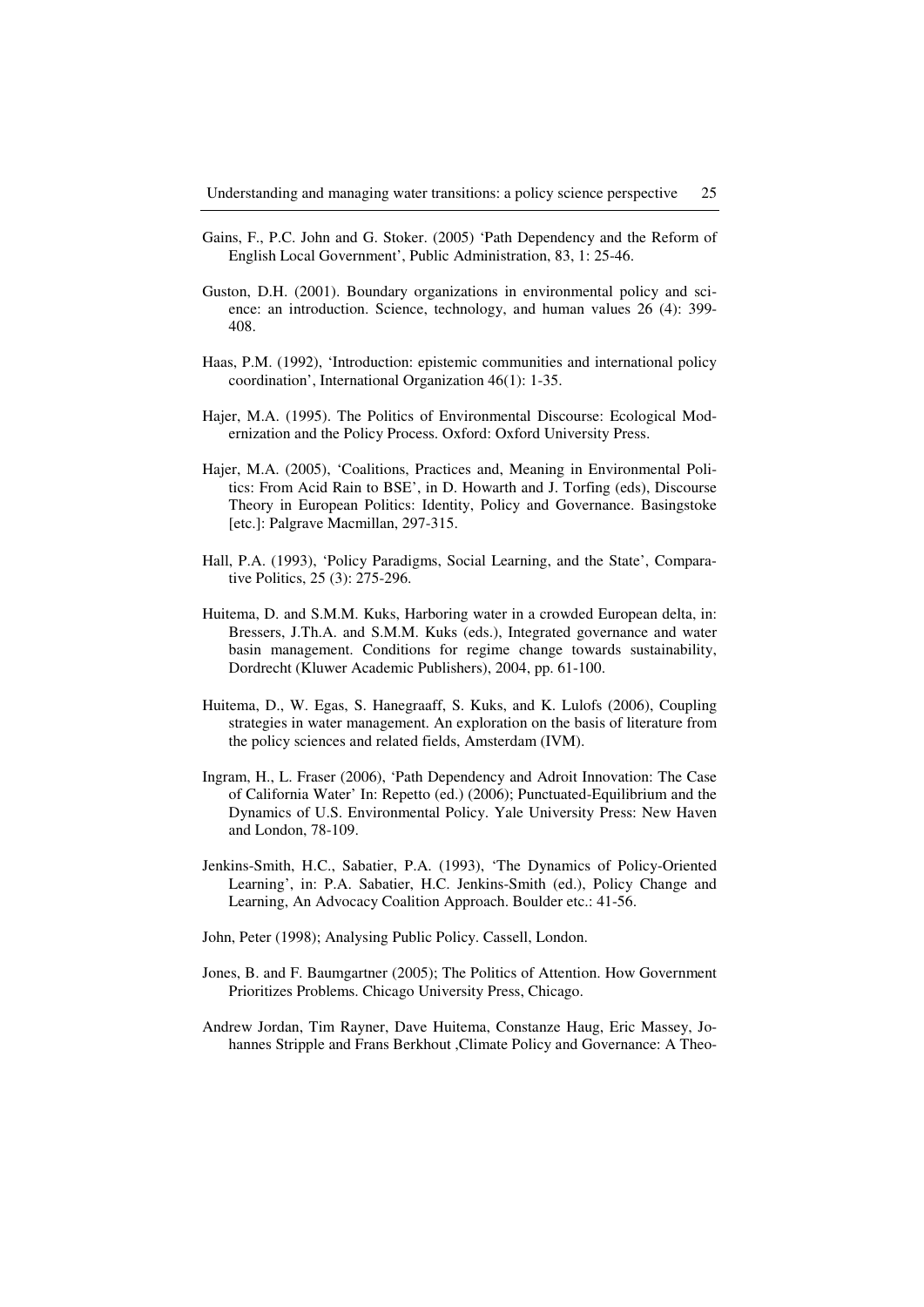retical and Methodological Framework to Guide Research, Amsterdam (IVM), 2007.

- Kaika, M. (2003), 'The Water Framework Directive: A New Directive for a Changing Social, Political and Economic European Framework'. European Planning Studies, 11 (3): 299-316.
- Kay, A. (2005). 'A Critique of the Use of Path Dependency in Policy Studies', Public Administration, 83, 3: 553-571.
- Kickert, W.J.M., Klijn, E.H., and Koppenjan, J.F.M. (1997), Managing Complex Networks. Strategies for the Public Sector, London.
- Klijn, E.H. (1996), Regels en sturing in netwerken. (Rules and steering in networks), Delft.
- Klijn, E.H. (2005), Netwerken als perspectief op beleid en uitvoering van beleid (A network perspective on policy and policy implementation), in: Beleidswetenschap (Policy Science), 19 (4): 32-54.
- Kingdon, J.W. (1995). Agendas, Alternatives and Public Policies. 2nd ed. New York: Harper Collins.
- Knill, C. and A. Lenschow (2001), 'Seek and Ye Shall Find! Linking Different Perspectives on Institutional Change', Comparative Political Studies, 34 (2): 187-215.
- Loorbach, D. , J. Rotmans, (2004) 'Managing transitions for Sustainable Development'. in: Wieczorek, A.J., Olsthoorn X. (eds); Industrial Transformation - Disciplinary approaches towards transformation research. Kluwer, The Netherlands.
- Lowry, W. (2006), 'Potential Focusing Projects and Policy Change', The Policy Studies Journal, 34 (3): 313-335.
- Meier, K.J. and L.J. O'Toole. "Managerial Strategies and Behavior in Networks: A Model with Evidence from US Public Education, in: Journal of Public Adminsitration and theory (11) 3: 271-293.
- Meijerink, S. (2005). 'Understanding Policy Stability and Change: The Interplay of Advocacy Coalitions and Epistemic Communities, Windows of Opportunity, and Dutch Coastal Flooding Policy 1945-2003', Journal of European Public Policy, 12 (6): 1060-1077.
- Meijerink, S. (forthcoming); 'Explaining continuity and change in international policies. Issue-linkage, venue change and learning on policies for the river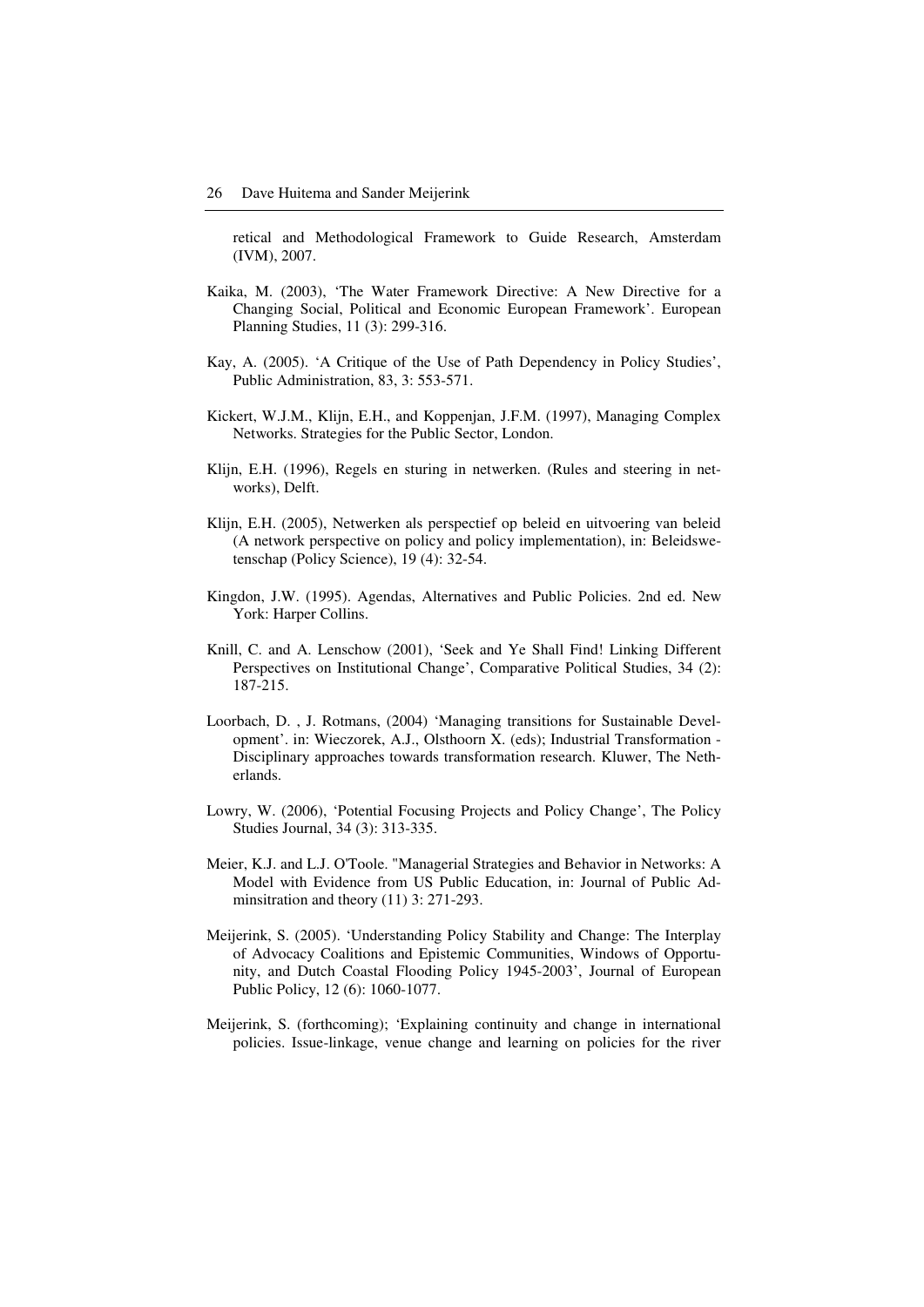Scheldt estuary 1967-2005'. Accepted for publication in Environment and Planning A.

- Needham, B, E. Louw (2006), 'Institutional Economics and Policies for Changing Land Markets: The Case of Industrial Estates in the Netherlands'. Journal of Property Research, 23(1): 75-90.
- North, D. (1990). Institutions, Institutional Change and Economic Performance. Cambridge: Cambridge University Press.
- Olsson, P., L.H. Gunderson, S.R. Carpenter, P. Ryan, L. Lebel, C. Folke, and C.S. Holling (2006), 'Shooting the rapids. Navigating transitions to adaptive governance of social-ecological systems', in: Ecology and Society, 11(1): 18 [online] www.ecologyandsociety.org/vol11/iss1/art18/
- Peters, B. Guy, Pierre, Jon & King, Desmond S. (2005), 'The Politics of Path Dependency: Political Conflict in Historical Institutionalism'. Journal of Politics 67 (4): 1275-1300.
- Pierre, J. and B.G. Peters (2000) Governance Politics and the State, Macmillan: Basingstoke.
- Pierson, P. (2000). 'Increasing Returns, Path Dependence, and the Study of Politics', American Political Science Review 94 (2): 251-267.
- Pierson, Paul (2004). Politics in Time. History, Institutions and Social Analysis. Princeton University Press.
- Pralle, S.B. (2003), 'Venue shopping, Political Strategy, and Policy Change: The Internationalization of Canadian Forest Advocacy', Journal of Public Policy, 23(3): 233-260.
- Rhodes, R.A.W. and D. Marsh (1990), Policy networks: a British perspective, in: Journal of Theoretical Polictics, 2 (3): 293-317.
- Richardson, J. (2000), 'Government, Interest Groups and Policy Change', Political Studies, 48, 1006-1025.
- Roberts, N.C. and P.J. King (1996). Transforming public policy. San Francisco: Jossey-Bass.
- Sabatier, P.A., W. Focht, M. Lubell, Z. Trachtenberg, A. Vedlitz, M. Matlock (ed.) (2005). Swimming Upstream, Collaborative Approaches to Watershed Management. Cambridge, Massachusetts: MIT Press.